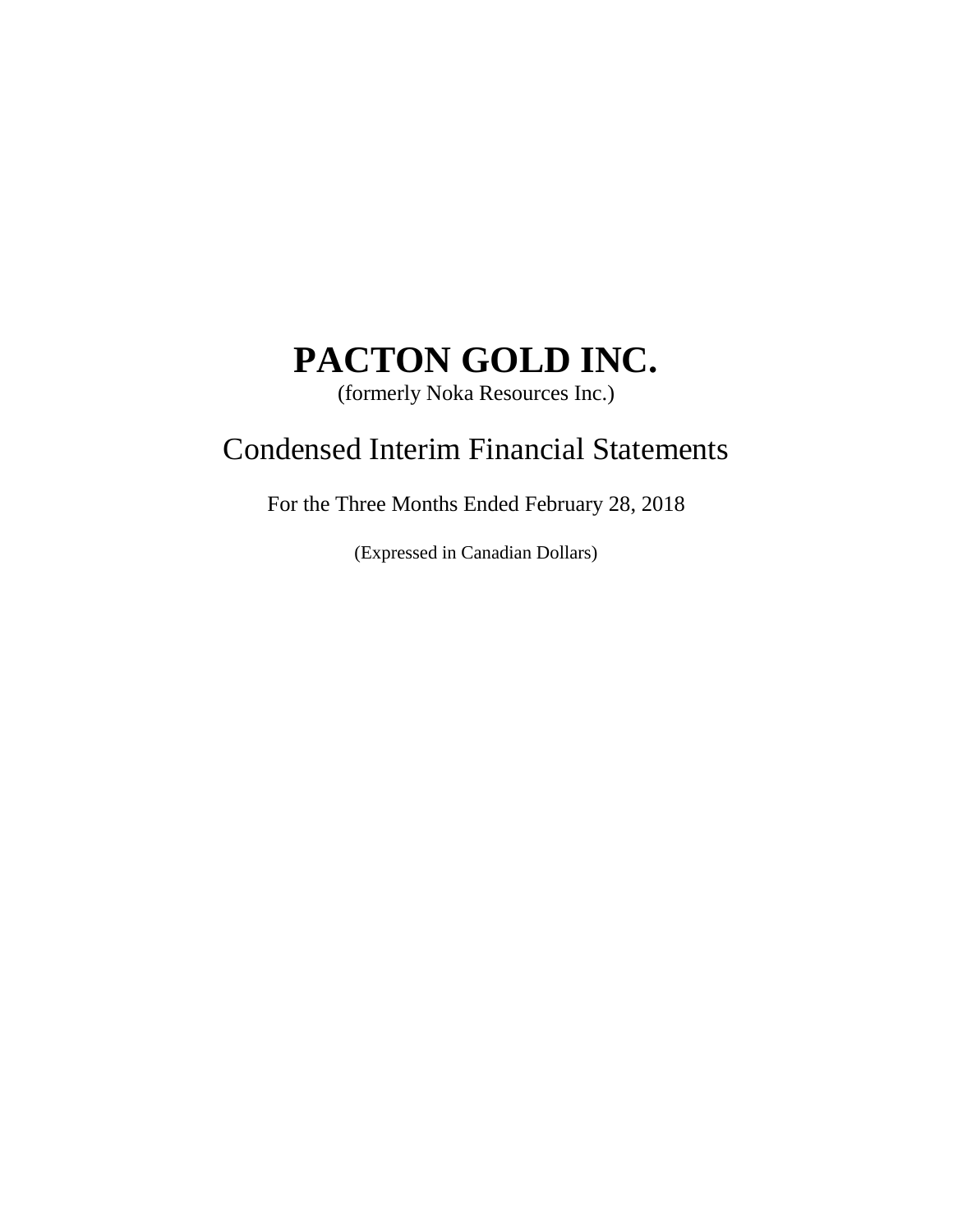(formerly Noka Resources Inc.)

February 28, 2018

# **INDEX Page Condensed Interim Financial Statements** Notice of No Auditor Review Condensed Interim Statements of Financial Position 1 Condensed Interim Statements of Comprehensive Loss 2 Condensed Interim Statements of Changes in Equity 3 Condensed Interim Statements of Cash Flows 4 Notes to the Condensed Interim Financial Statements 5-22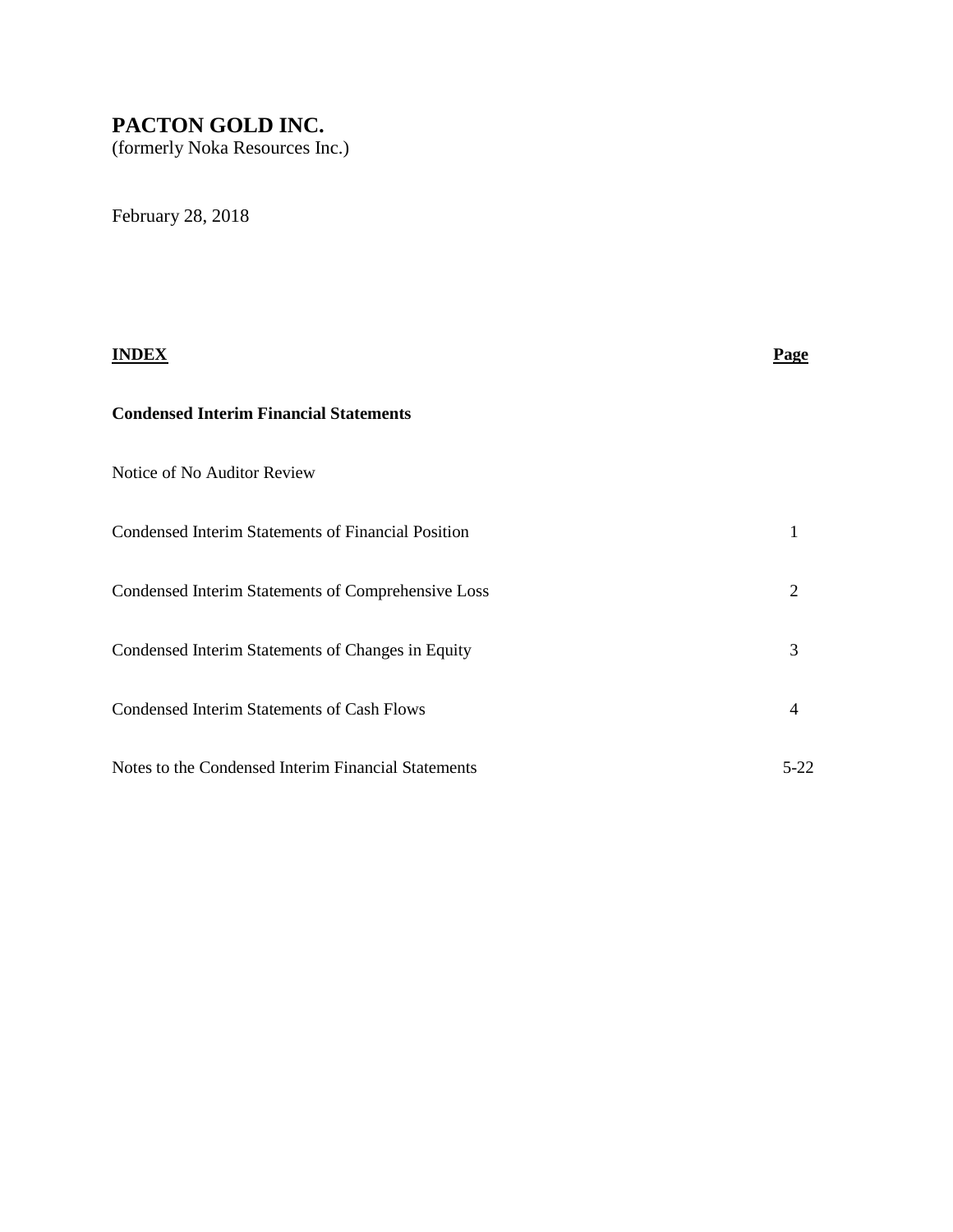#### **NOTICE OF NO AUDITOR REVIEW OF CONDENSED INTERIM FINANCIAL STATEMENTS**

Under National Instrument 51-102, Part 4, subsection 4.3(3) (a), if an auditor has not performed a review of the interim financial statements they must be accompanied by a notice indicating that the financial statements have not been reviewed by an auditor.

The accompanying unaudited condensed interim financial statements of the Company have been prepared by and are the responsibility of the Company's management.

The Company's independent auditor has not performed a review of these condensed interim financial statements in accordance with standards established by the Chartered Professional Accountants of Canada for a review of condensed interim financial statements by an entity's auditor.

April 20, 2018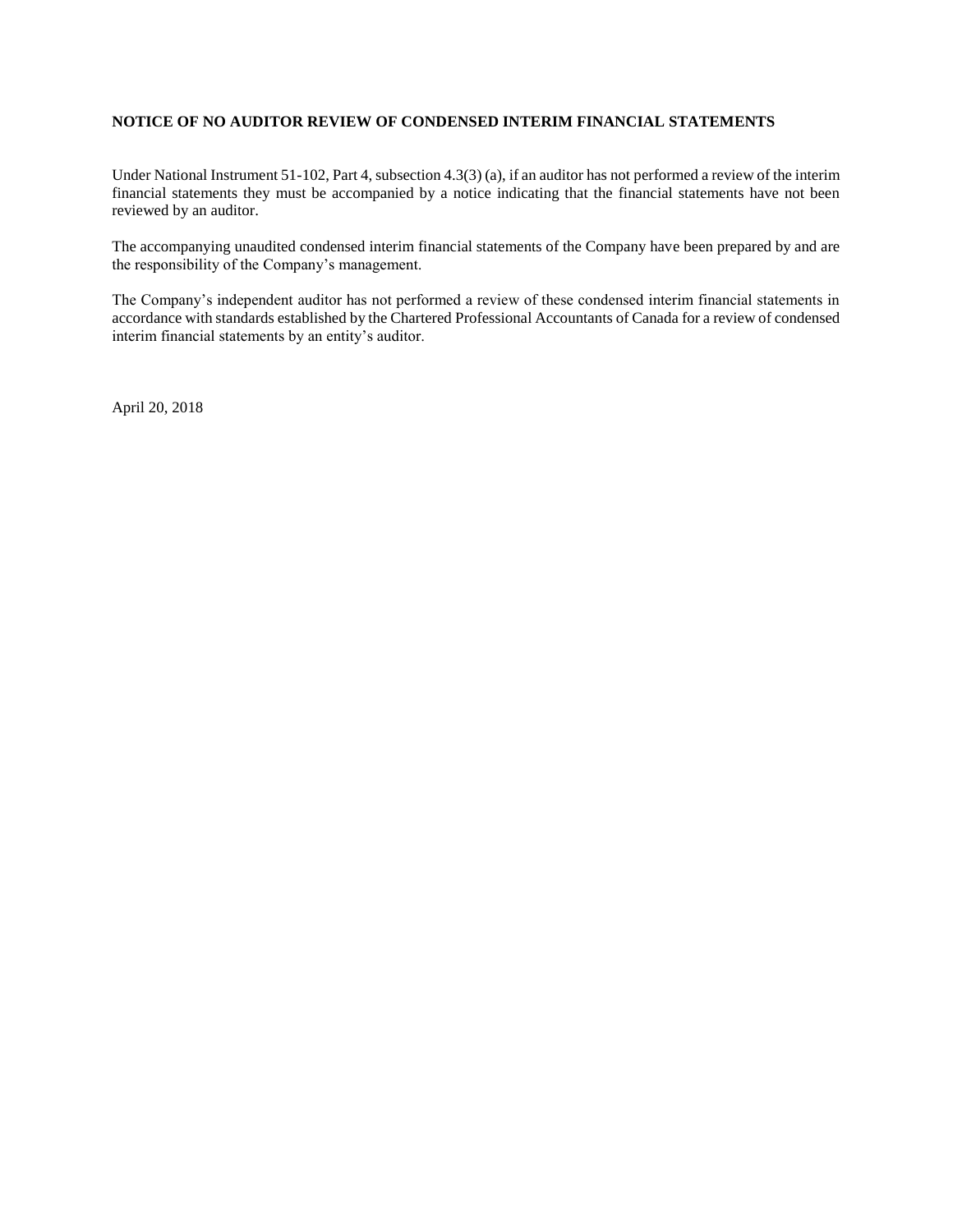(formerly Noka Resources Inc.) Condensed Interim Statements of Financial Position (Unaudited - Expressed in Canadian Dollars)

|                                                    |              | <b>February 28, 2018</b> |      | <b>November 30, 2017</b> |  |
|----------------------------------------------------|--------------|--------------------------|------|--------------------------|--|
| <b>Assets</b>                                      |              |                          |      |                          |  |
| <b>Current</b>                                     |              |                          |      |                          |  |
| Cash                                               | $\mathbb{S}$ | 195,761                  | \$   | 121,526                  |  |
| Receivables                                        |              | 125,585                  |      | 97,772                   |  |
| Prepaid expenses                                   |              | 1,568                    |      | 3,716                    |  |
|                                                    |              | 322,914                  |      | 223,014                  |  |
| <b>Deposit</b> (note 14)                           |              | 25,000                   |      |                          |  |
| <b>Equipment</b> (note 7)                          |              | 4,099                    |      | 4,315                    |  |
| <b>Exploration and Evaluation Assets (note 8)</b>  |              | 1,836,966                |      | 1,609,706                |  |
|                                                    | \$           | 2,188,979                | $\$$ | 1,837,035                |  |
| <b>Liabilities</b>                                 |              |                          |      |                          |  |
| <b>Current</b>                                     |              |                          |      |                          |  |
| Accounts payable and accrued liabilities (note 11) | \$           | 1,527,328                | $\$$ | 1,217,268                |  |
|                                                    |              | 1,527,328                |      | 1,217,268                |  |
| <b>Shareholders' Equity</b>                        |              |                          |      |                          |  |
| Capital Stock (note 10)                            |              | 9,941,713                |      | 9,215,918                |  |
| <b>Share-based Payments Reserve (note 10)</b>      |              | 459,525                  |      | 495,161                  |  |
| <b>Deficit</b>                                     |              | (9,739,587)              |      | (9,091,312)              |  |
|                                                    |              | 661,651                  |      | 619,767                  |  |
|                                                    | \$           | 2,188,979                | \$   | 1,837,035                |  |

**Subsequent Events** (note 14)

Approved on behalf of the Board:

| "Richard Kusmirski" | "Dominic Verdejo" |
|---------------------|-------------------|
|                     |                   |
| Richard Kusmirski   | Dominic Verdejo   |

 *"Richard Kusmirski" "Dominic Verdejo"* ……………………………… Director ……………………………… Director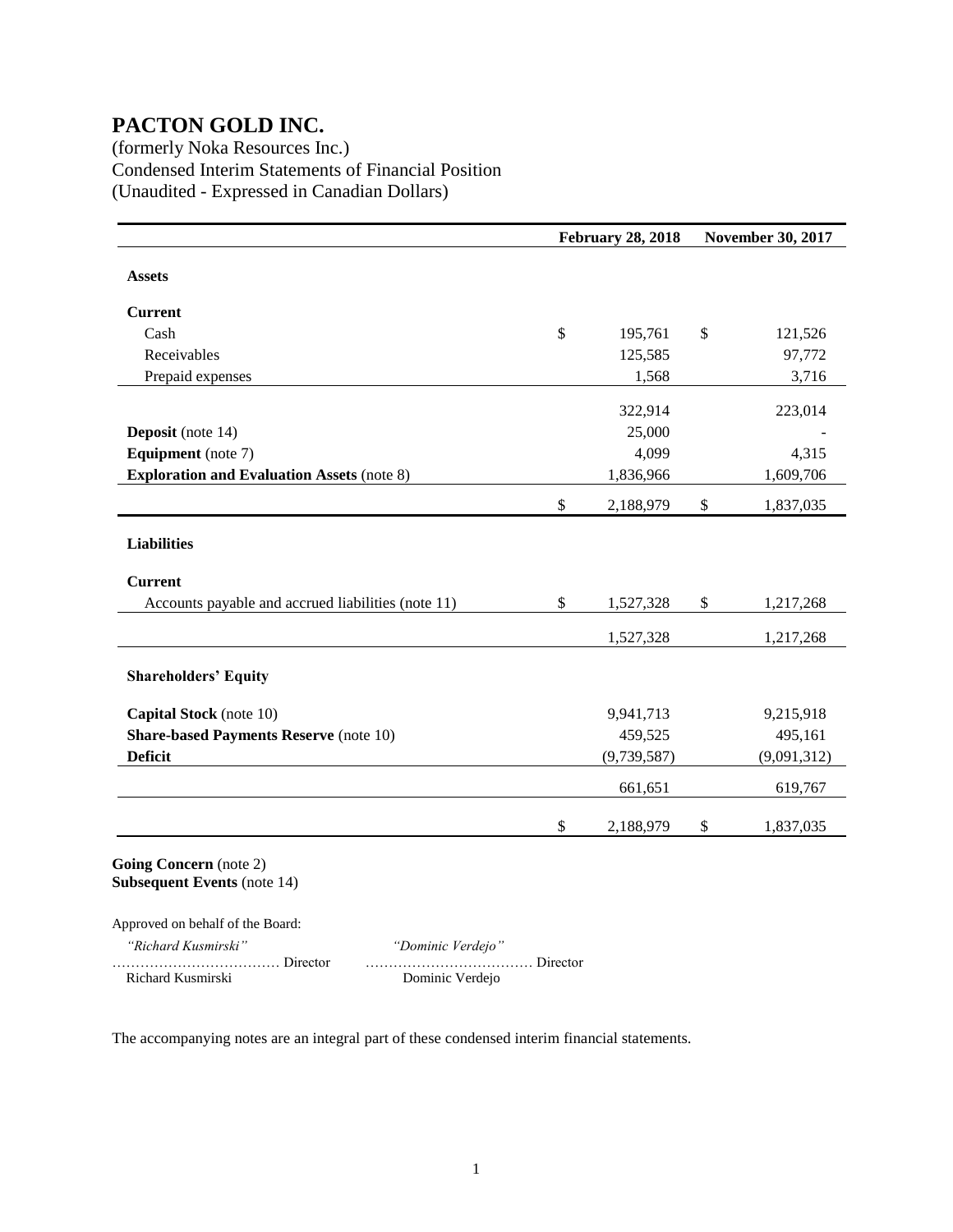(formerly Noka Resources Inc.) Condensed Interim Statements of Comprehensive Loss For the Three Months Ended February 28, (Unaudited - Expressed in Canadian Dollars)

|                                                                                    | 2018 |            | 2017          |            |
|------------------------------------------------------------------------------------|------|------------|---------------|------------|
| <b>Expenses</b>                                                                    |      |            |               |            |
| Amortization (note 7)                                                              | \$   | 216        | <sup>\$</sup> | 270        |
| Consulting fees (note 11)                                                          |      | 340,483    |               | 2,000      |
| Management fees (note 11)                                                          |      |            |               | 7,500      |
| Office and miscellaneous                                                           |      | 4,850      |               | 89         |
| Professional fees (note 11)                                                        |      | 31,521     |               | 7,685      |
| Rent (note 11)                                                                     |      | 9,000      |               |            |
| Shareholder communications and investor relations                                  |      | 2,905      |               | 562        |
| Transfer agent and filing fees                                                     |      | 15,720     |               | 16,723     |
| <b>Other Items</b>                                                                 |      | (404, 695) |               | (34,829)   |
| Impairment of exploration and evaluation assets (note 8)                           |      | (243,000)  |               |            |
| Part XII.6 tax (note 9)                                                            |      | (580)      |               |            |
| Net Loss and Comprehensive Loss for the Period                                     | \$   | (684, 275) | \$            | (34, 829)  |
| <b>Basic and Diluted Loss Per Share</b>                                            | \$   | (0.01)     | \$            | (0.00)     |
| Weighted Average Number of Common Shares Outstanding -<br><b>Basic and Diluted</b> |      | 56,140,185 |               | 38,718,063 |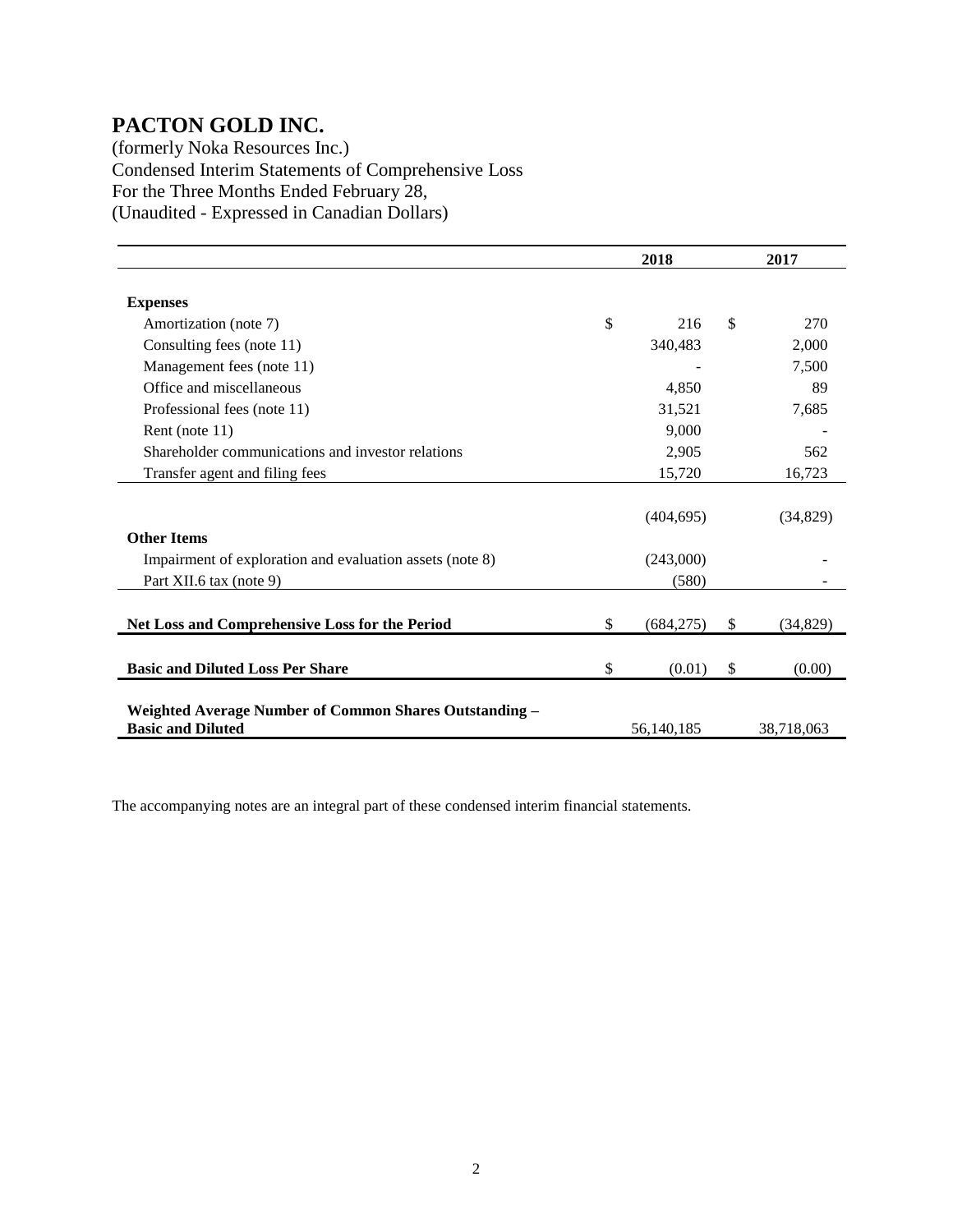(formerly Noka Resources Inc.) Condensed Interim Statements of Changes in Equity (Unaudited - Expressed in Canadian Dollars)

|                                                                             | <b>Capital Stock</b>    |    |              |                         |                    |                   |               |
|-----------------------------------------------------------------------------|-------------------------|----|--------------|-------------------------|--------------------|-------------------|---------------|
|                                                                             |                         |    | Capital      |                         | <b>Share-based</b> |                   |               |
|                                                                             | <b>Number of Shares</b> |    | <b>Stock</b> | <b>Payments Reserve</b> |                    | <b>Deficit</b>    | <b>Total</b>  |
| Balance, November 30, 2016                                                  | 35,411,321              | \$ | 7,381,812    | \$                      | 411,207            | \$<br>(7,562,535) | \$<br>230,484 |
| Private placements                                                          | 4,100,000               |    | 205,000      |                         |                    |                   | 205,000       |
| Share issue costs                                                           |                         |    | (2,375)      |                         |                    |                   | (2,375)       |
| Shares issued for exploration and evaluation assets                         | 1,300,000               |    | 117,000      |                         |                    |                   | 117,000       |
| Expiry of stock options                                                     |                         |    |              |                         | (88)               | 88                |               |
| Net loss and comprehensive loss for period                                  |                         |    |              |                         |                    | (34, 829)         | (34,829)      |
| Balance, February 28, 2017                                                  | 40,811,321              |    | 7,701,437    |                         | 411,119            | (7,597,276)       | 515,280       |
| Private placements                                                          | 7,228,571               |    | 506,000      |                         |                    |                   | 506,000       |
| Share issue costs                                                           | 28,000                  |    | (18,060)     |                         |                    |                   | (18,060)      |
| Shares issued for exploration and evaluation assets                         | 5,150,000               |    | 663,500      |                         |                    |                   | 663,500       |
| Shares issued for settlement of accounts payable and<br>accrued liabilities |                         |    |              |                         |                    |                   |               |
|                                                                             | 392,857                 |    | 35,357       |                         |                    |                   | 35,357        |
| Exercise of stock options                                                   | 1,108,000               |    | 108,550      |                         |                    |                   | 108,550       |
| Fair value of exercised stock option                                        |                         |    | 75,589       |                         | (75, 589)          |                   |               |
| Exercise of warrants                                                        | 599,920                 |    | 123,350      |                         |                    |                   | 123,350       |
| Fair value of exercised warrants                                            |                         |    | 20,195       |                         | (20, 195)          |                   |               |
| Share-based payments (note 10)                                              |                         |    |              |                         | 300,629            |                   | 300,629       |
| Expiry and cancellation of stock options                                    |                         |    |              |                         | (120, 803)         | 120,803           |               |
| Net loss and comprehensive loss for the period                              |                         |    |              |                         |                    | (1,614,839)       | (1,614,839)   |
| Balance, November 30, 2017                                                  | 55,318,669              |    | 9,215,918    |                         | 495,161            | (9,091,312)       | 619,767       |
| Shares issued for exploration and evaluation assets                         | 1,300,000               |    | 390,000      |                         |                    |                   | 390,000       |
| Exercise of stock options                                                   | 369,000                 |    | 34,650       |                         |                    |                   | 34,650        |
| Fair value of exercised stock options                                       |                         |    | 22,412       |                         | (22, 412)          |                   |               |
| Exercise of warrants                                                        | 1,162,574               |    | 265,509      |                         |                    |                   | 265,509       |
| Fair value of exercised warrants                                            |                         |    | 13,224       |                         | (13,224)           |                   |               |
| Net loss and comprehensive loss for period                                  |                         |    |              |                         |                    | (648, 275)        | (648, 275)    |
| Balance, February 28, 2018                                                  | 58,150,243              | \$ | 9.941.713    | \$                      | 459,525            | \$<br>(9,739,587) | \$<br>661.651 |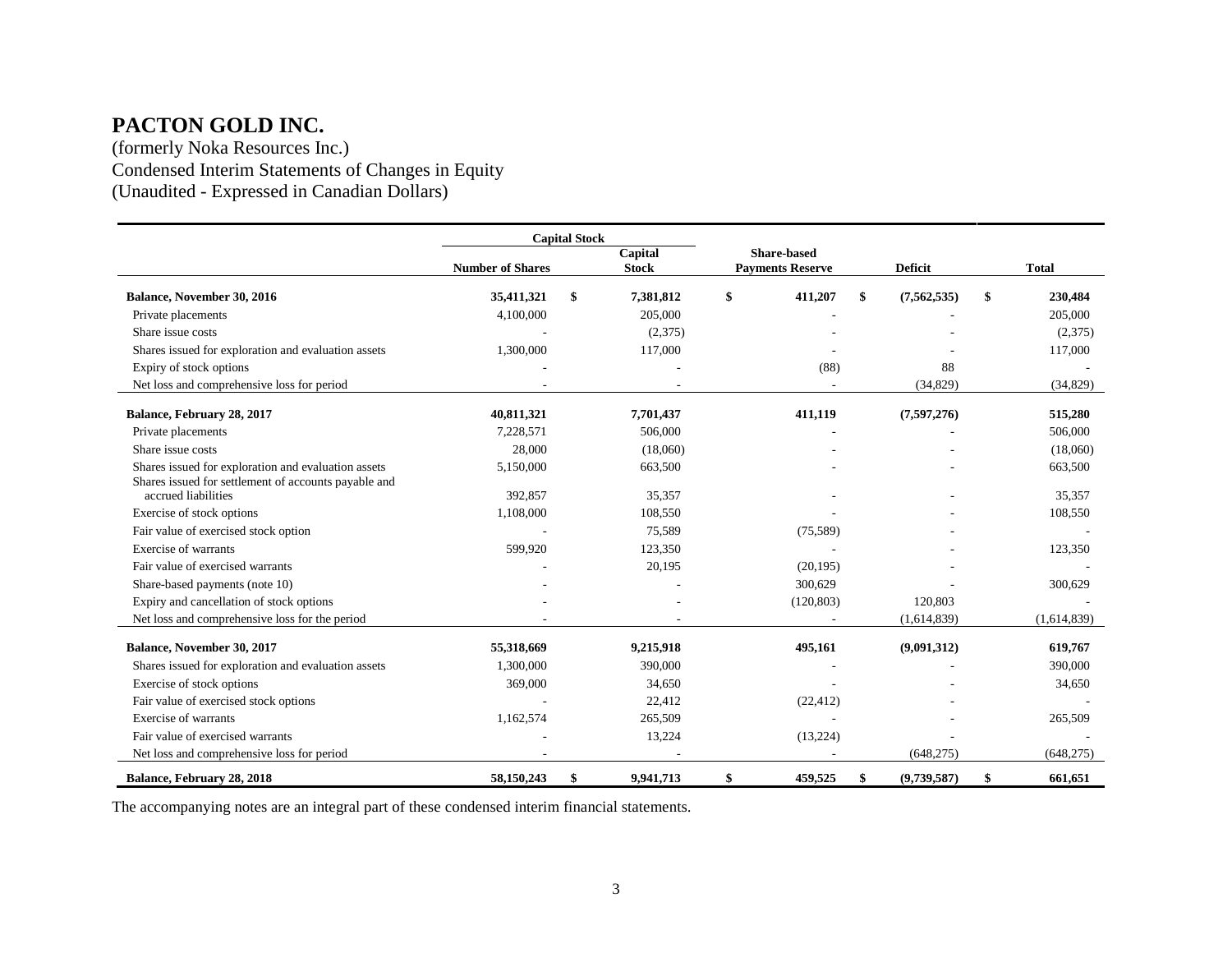(formerly Noka Resources Inc.) Condensed Interim Statements of Cash Flows For the Three Months Ended February 28, (Unaudited - Expressed in Canadian Dollars)

|                                                 | 2017         |            |               | 2016      |
|-------------------------------------------------|--------------|------------|---------------|-----------|
|                                                 |              |            |               |           |
| <b>Operating Activities</b>                     |              |            |               |           |
| Net loss                                        | $\mathbb{S}$ | (648, 275) | <sup>\$</sup> | (34, 829) |
| Items not involving cash                        |              |            |               |           |
| Amortization                                    |              | 216        |               | 270       |
| Impairment of exploration and evaluation assets |              | 243,000    |               |           |
| Changes in non-cash working capital             |              |            |               |           |
| Receivables                                     |              | (27, 813)  |               | 12        |
| Prepaid expenses                                |              | (22, 852)  |               | 562       |
| Accounts payable and accrued liabilities        |              | 310,060    |               | 28,844    |
|                                                 |              |            |               |           |
| <b>Cash Used in Operating Activities</b>        |              | (145, 664) |               | (5,141)   |
|                                                 |              |            |               |           |
| <b>Investing Activity</b>                       |              |            |               |           |
| Exploration and evaluation assets               |              | (80,260)   |               | (25,260)  |
|                                                 |              |            |               |           |
| <b>Cash Used in Investing Activity</b>          |              | (80, 260)  |               | (25,260)  |
|                                                 |              |            |               |           |
| <b>Financing Activity</b>                       |              |            |               |           |
| Net proceeds from share issuance                |              | 300,159    |               | 202,625   |
|                                                 |              |            |               |           |
| <b>Cash Provided by Financing Activity</b>      |              | 300,159    |               | 202,625   |
|                                                 |              |            |               |           |
| <b>Inflow of Cash</b>                           |              | 74,235     |               | 172,224   |
| <b>Cash, Beginning of Period</b>                |              | 121,526    |               | 20,142    |
|                                                 |              |            |               |           |
| <b>Cash, End of Period</b>                      | \$           | 195,761    | \$            | 192,366   |

#### **Supplemental Disclosure with Respect to Cash Flows** (note 12)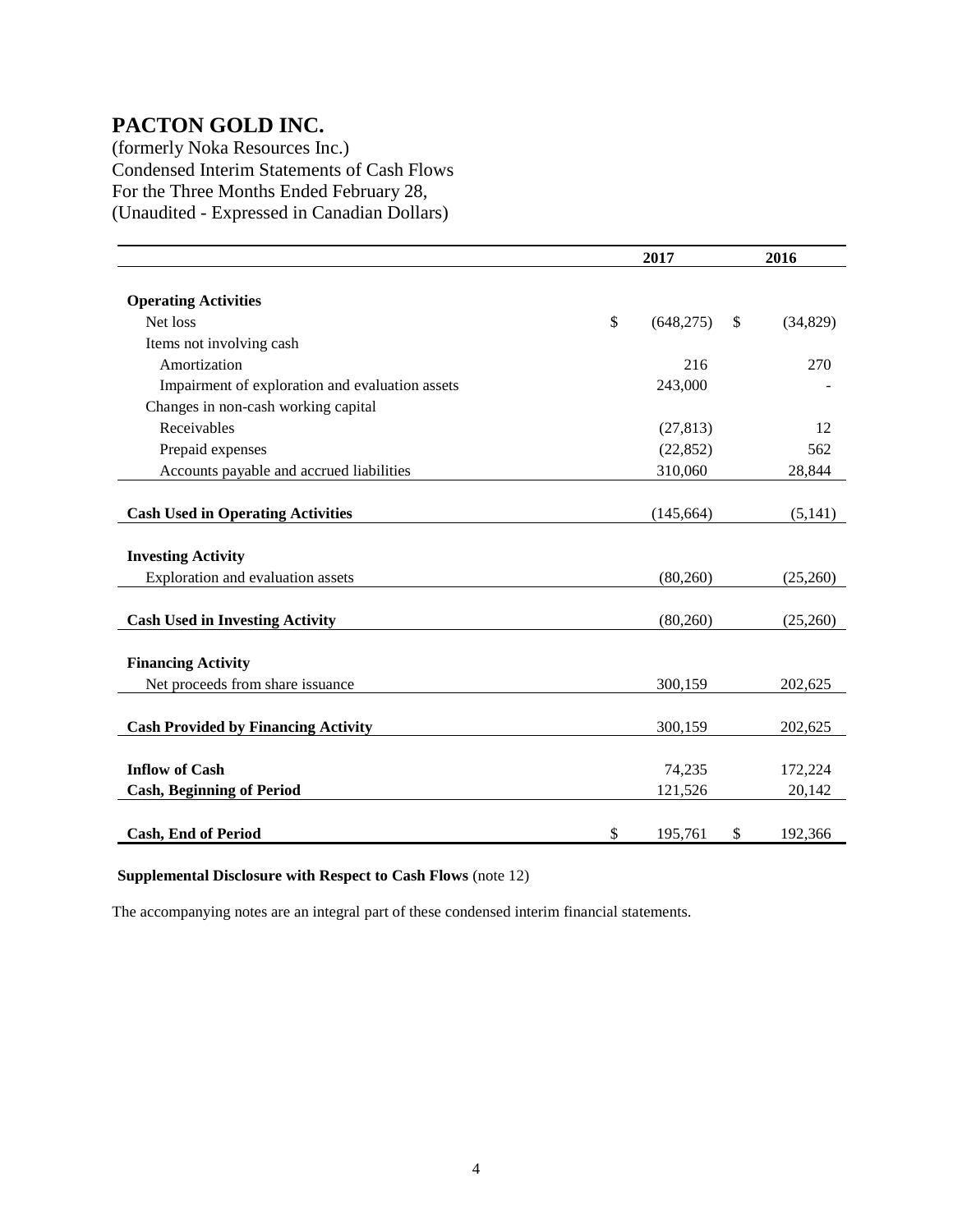(formerly Noka Resources Inc.) Notes to the Condensed Interim Financial Statements For the Three Months Ended February 28, 2018 (Unaudited - Expressed in Canadian Dollars)

#### **1. NATURE OF OPERATIONS**

Pacton Gold Inc. (the "Company" or "Pacton") was incorporated pursuant to the British Columbia *Business Corporations Act* on December 15, 2010. The address of the Company's corporate office and its principal place of business is 1680 – 200 Burrard Street, Vancouver, British Columbia, Canada, V6C 3L6. The Company's registered and records office is  $400 - 725$  Granville Street, Vancouver, British Columbia, Canada, V7Y 1G5. The Company operates in Canada and the USA. On July 17, 2012, the Company's stock was listed on the TSX Venture Exchange ("TSX-V") trading under the symbol "NX". On April 27, 2017, the Company changed its name to Pacton Gold Inc. and began trading under the symbol "PAC". The Company's shares also trade on the OTC Exchange in the United States under the symbol "PACXF" and on the Frankfurt Stock Exchange under the symbol "2NKN". The principal business of the Company is the identification, evaluation and acquisition of mineral properties, as well as exploration of mineral properties once acquired. The Company is an exploration stage company and is in the process of acquiring and exploring its mineral property interests.

#### **2. GOING CONCERN**

These condensed interim financial statements ("financial statements") have been prepared on the basis of accounting principles applicable to a going concern, which assumes that the Company will continue in operation for the foreseeable future and will be able to realize its assets and discharge its liabilities in the normal course of operations.

The Company has incurred a loss during the three months ended February 28, 2018 of \$648,275 (2016 - \$34,829) and as at February 28, 2018 has a deficit of \$9,739,587 (November 30, 2017 - \$9,091,312), has limited resources, no sources of operating cash flow and no assurances that sufficient funding will be available to continue operations for an extended period of time. The Company is in the exploration stage, and accordingly, has not yet commenced revenue-producing operations. These material uncertainties may cast significant doubt upon the Company's ability to continue as a going concern.

The application of the going concern concept is dependent upon the Company's ability to satisfy its liabilities as they become due and to obtain the necessary financing to complete the exploration and development of its mineral property interests, the attainment of profitable mining operations or the receipt of proceeds from the disposition of its mineral property interests. Management is actively engaged in the review and due diligence on opportunities of merit in the mining sector and is seeking to raise the necessary capital to meet its funding requirements. There can be no assurance that management's plan will be successful.

If the going concern assumption were not appropriate for these financial statements then adjustments may be necessary in the carrying values of assets and liabilities, the reported expenses and the statements of financial position classifications used. Such adjustments could be material.

#### **3. BASIS OF PREPARATION**

#### a) Statement of compliance

The condensed interim financial statements of the Company have been prepared in accordance with International Accounting Standard 34 *Interim Financial Reporting*.

The condensed interim financial statements of the Company should be read in conjunction with the Company's 2017 annual financial statements, which have been prepared in accordance with International Financial Reporting Standards, as issued by the International Accounting Standards Board.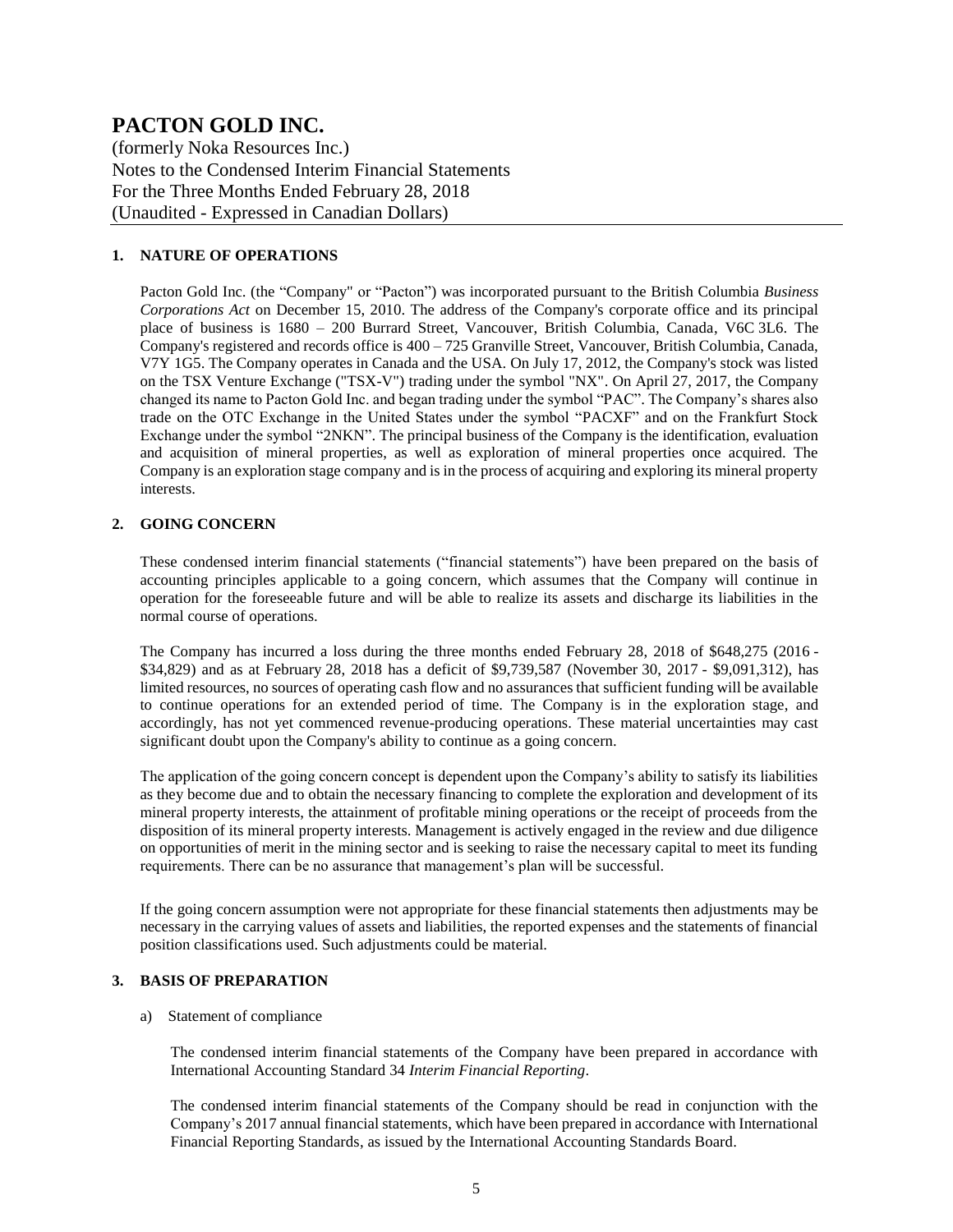(formerly Noka Resources Inc.) Notes to the Condensed Interim Financial Statements For the Three Months Ended February 28, 2018 (Unaudited - Expressed in Canadian Dollars)

#### **3. BASIS OF PRESENTATION** (Continued)

a) Statement of compliance (continued)

These financial statements were reviewed by the Audit Committee and approved and authorized for issue by the Board of Directors on April 20, 2018.

b) Basis of measurement

These financial statements have been prepared under the historical cost basis, except for financial instruments classified as available-for-sale ("AFS"), and fair value through profit or loss ("FVTPL"). These financial statements have been prepared under the accrual basis of accounting, except for cash flow information.

#### **4. SIGNIFICANT ACCOUNTING POLICIES**

The condensed interim financial statements have been prepared, for all periods presented, following the same accounting policies and methods of computation as described in note 4 to the audited financial statements for the year ended November 30, 2017.

#### **5. CRITICAL ACCOUNTING ESTIMATES AND JUDGMENTS**

The Company makes estimates and assumptions about the future that affect the reported amounts of assets and liabilities. Estimates and judgments are continually evaluated based on historical experience and other factors, including expectations of future events that are believed to be reasonable under the circumstances. In the future, actual experience may differ from these estimates and assumptions.

The effect of a change in an accounting estimate is recognized prospectively by including it in comprehensive income in the year of the change, if the change affects that year only, or in the year of the change and future years, if the change affects both.

#### *Critical judgments in applying accounting policies*

Information about critical judgments in applying accounting policies that have the most significant risk of causing material adjustment to the carrying amounts of assets and liabilities recognized in the financial statements within the next financial year are discussed below:

a) Impairment of exploration and evaluation assets

The application of the Company's accounting policy for exploration and evaluation expenditures and impairment of the capitalized expenditures requires judgment in determining whether it is likely that future economic benefits will flow to the Company, which may be based on assumptions about future events or circumstances. Estimates and assumptions made may change if new information becomes available. If, after expenditure is capitalized, information becomes available suggesting that the recovery of expenditure is unlikely, the amount capitalized is written off in profit or loss in the year the new information becomes available.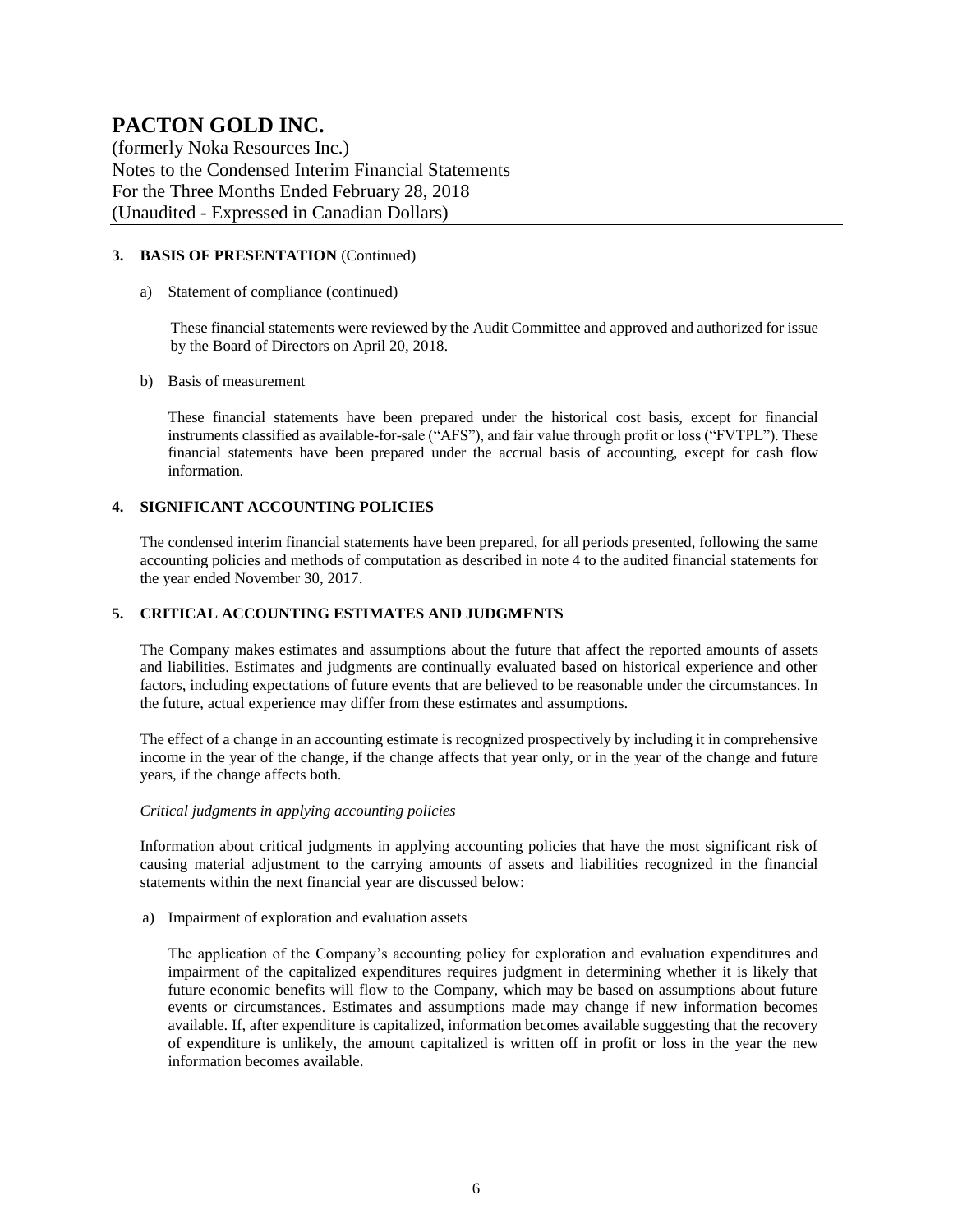(formerly Noka Resources Inc.) Notes to the Condensed Interim Financial Statements For the Three Months Ended February 28, 2018 (Unaudited - Expressed in Canadian Dollars)

#### **5. CRITICAL ACCOUNTING ESTIMATES AND JUDGMENTS** (Continued)

#### b) Title to mineral property interests

Although the Company has taken steps to verify title to mineral properties in which it has an interest, these procedures do not guarantee the Company's title. Such properties may be subject to prior agreements or transfers and title may be affected by undetected defects.

#### c) Income taxes

Significant judgment is required in determining the provision for income taxes. There are many transactions and calculations undertaken during the ordinary course of business for which the ultimate tax determination is uncertain. The Company recognizes liabilities and contingencies for anticipated tax audit issues based on the Company's current understanding of the tax law. For matters where it is probable that an adjustment will be made, the Company records its best estimate of the tax liability, including the related interest and penalties in the current tax provision. Management believes they have adequately provided for the probable outcome of these matters; however, the final outcome may result in a materially different outcome than the amount included in the tax liabilities.

In addition, the Company recognizes deferred tax assets relating to tax losses carried forward to the extent that it is probable that taxable profit will be available against which a deductible temporary difference can be utilized. This is deemed to be the case when there are sufficient taxable temporary differences relating to the same taxation authority and the same taxable entity that are expected to reverse in the same year as the expected reversal of the deductible temporary difference, or in years into which a tax loss arising from the deferred tax asset can be carried back or forward. However, utilization of the tax losses also depends on the ability of the taxable entity to satisfy certain tests at the time the losses are recouped.

d) Going concern

The assessment of the Company's ability to continue as a going concern requires significant judgment. The financial statements have been prepared on the basis of accounting principles applicable to a going concern, as disclosed in note 2.

#### *Key sources of estimation uncertainty*

The following are key assumptions concerning the future and other key sources of estimation uncertainty that have a significant risk of resulting in material adjustments to the financial statements.

a) Decommissioning liabilities

Rehabilitation provisions have been created based on the Company's internal estimates. Assumptions, based on the current economic environment, have been made, which management believes are a reasonable basis upon which to estimate the future liability. These estimates take into account any material changes to the assumptions that occur when reviewed regularly by management. Estimates are reviewed annually and are based on current regulatory requirements. Significant changes in estimates of contamination, restoration standards and techniques will result in changes to provisions from year to year. Actual rehabilitation costs will ultimately depend on future market prices for the rehabilitation costs that will reflect the market condition at the time the rehabilitation costs are actually incurred. The final cost of the currently recognized rehabilitation provisions may be higher or lower than currently provided for. As at February 28, 2018, the Company has no known rehabilitation requirements, and accordingly, no provision has been made.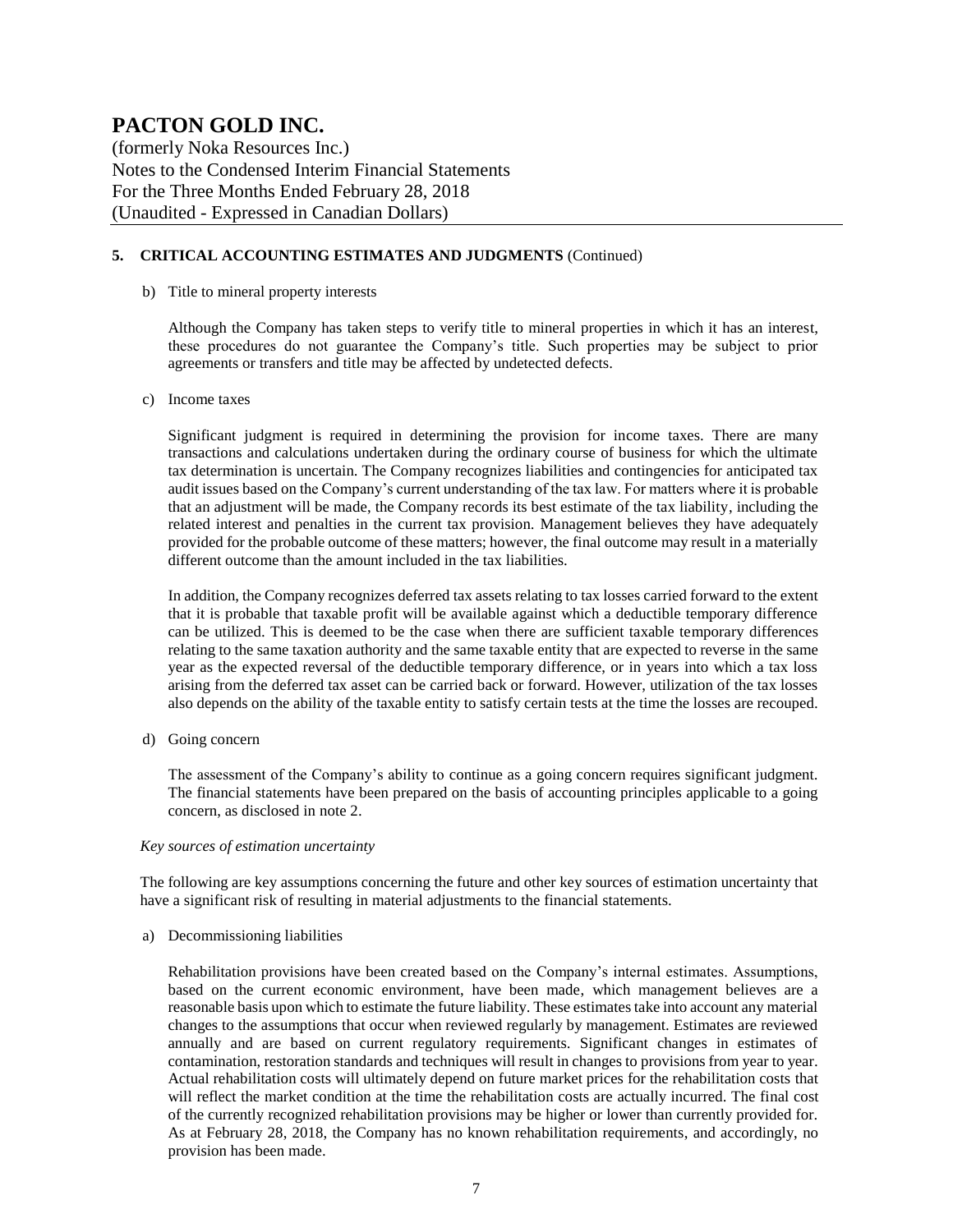(formerly Noka Resources Inc.) Notes to the Condensed Interim Financial Statements For the Three Months Ended February 28, 2018 (Unaudited - Expressed in Canadian Dollars)

#### **6. FINANCIAL INSTRUMENTS**

Financial instruments are agreements between two parties that result in promises to pay or receive cash or equity instruments. The Company classifies its financial instruments as follows: cash is classified as financial assets at FVTPL; receivables as loans and receivables; and accounts payable and accrued liabilities and loans payable as other financial liabilities, which are measured at amortized cost. The carrying values of these instruments approximate their fair values due to their short term to maturity.

The following table sets forth the Company's financial asset measured at fair value by level within the fair value hierarchy:

| <b>February 28, 2018</b> | <b>Level 1</b> | Level 2 | Level 3                         | <b>Total</b> |
|--------------------------|----------------|---------|---------------------------------|--------------|
| Cash                     | \$195,761      | -S<br>- | -S<br>$\overline{\phantom{0}}$  | \$195,761    |
|                          |                |         |                                 |              |
| <b>November 30, 2017</b> | <b>Level 1</b> | Level 2 | Level 3                         | <b>Total</b> |
|                          |                |         |                                 |              |
| Cash                     | 121,526        | \$.     | \$.<br>$\overline{\phantom{0}}$ | 121,526      |

The Company has exposure to the following risks from its use of financial instruments:

- Credit risk;
- Liquidity risk; and
- Market risk.
- a) Credit risk

Credit risk is the risk that one party to a financial instrument will cause a financial loss for the other party by failing to discharge an obligation. The Company manages credit risk, in respect of cash, by placing it at major Canadian financial institutions. The Company has minimal credit risk.

b) Liquidity risk

Liquidity risk is the risk that the Company will not be able to meet its financial obligations as they fall due. The Company's approach to managing liquidity is to ensure, as far as possible, that it will always have sufficient liquid funds to meet its liabilities when due, under both normal and stressed conditions, without incurring unacceptable losses or risking damage to the Company's reputation. The contractual financial liabilities of the Company as of February 28, 2018 equal \$1,527,328 (November 30, 2017 - \$1,217,268). All of the liabilities presented as accounts payable and accrued liabilities are due within 30 days of February 28, 2018. The cash available is not sufficient to meet the Company's financial obligations at period-end.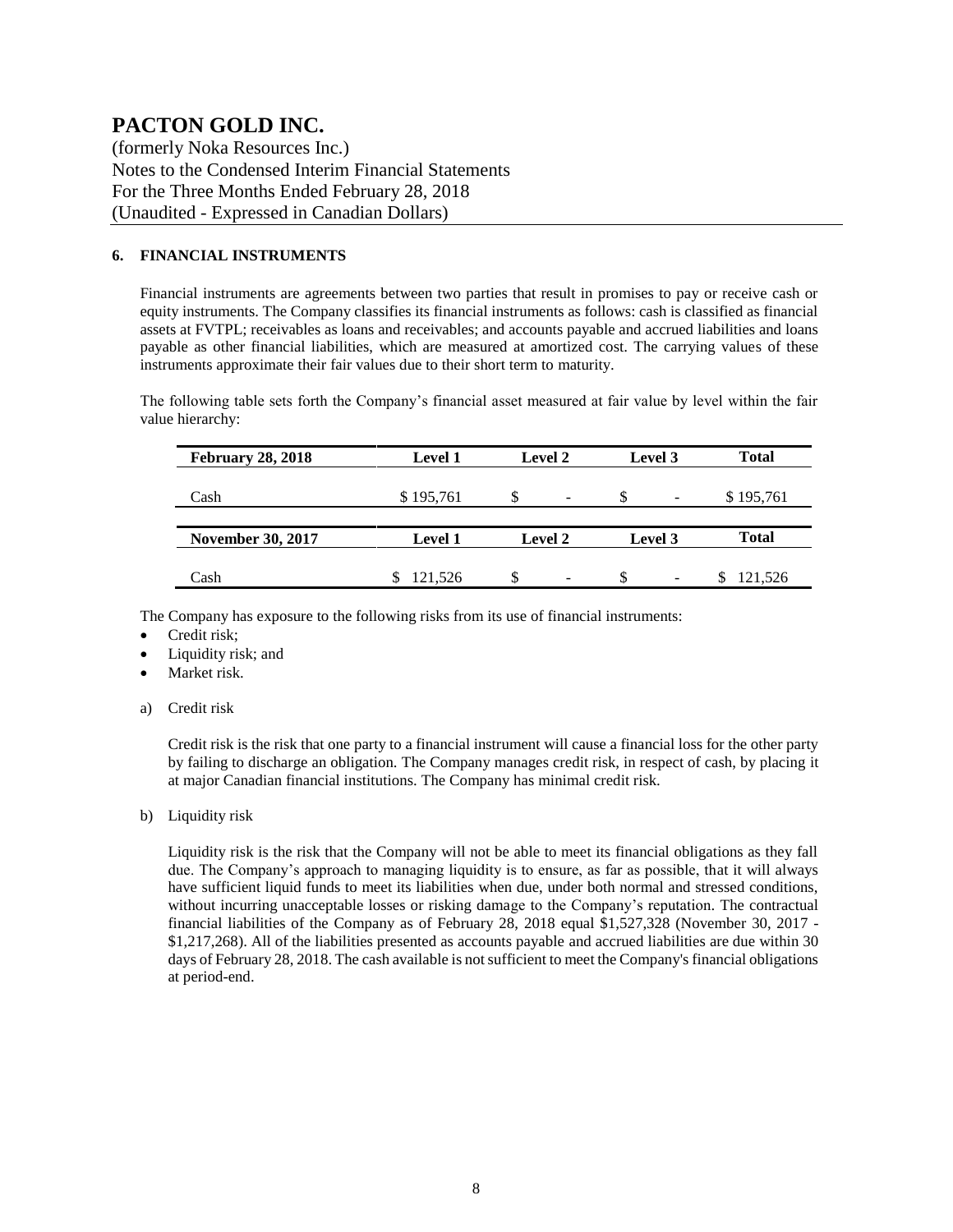(formerly Noka Resources Inc.) Notes to the Condensed Interim Financial Statements For the Three Months Ended February 28, 2018 (Unaudited - Expressed in Canadian Dollars)

#### **6. FINANCIAL INSTRUMENTS** (Continued)

#### c) Market risk

Market risk is the risk that changes in market prices, such as foreign exchange rates and interest rates, will affect the Company's income or the value of its holdings of financial instruments. The objective of market risk management is to manage and control market risk exposures within acceptable parameters, while optimizing the return on capital.

- *i) Currency risk* The Company has no funds held in a foreign currency, and as a result is not exposed to significant currency risk on its financial instruments at period-end.
- *ii) Interest rate risk –* Interest rate risk is the risk that future cash flows will fluctuate as a result of changes in market interest rates. Interest earned on cash is at nominal interest rates, and therefore, the Company does not consider interest rate risk to be significant. The Company has no interestbearing financial liabilities.
- *iii) Other price risk –* Other price risk is the risk that the fair value or future cash flows of a financial instrument will fluctuate due to changes in market prices, other than those arising from interest rate risk. The Company is not exposed to significant other price risk.
- d) Capital management

The Company considers its capital to be comprised of shareholders' equity.

The Company manages the capital structure and makes adjustments to it in light of changes in economic conditions and the risk characteristics of the underlying assets. To maintain or adjust the capital structure, the Company may attempt to issue new shares. Although the Company has been successful at raising funds in the past through the issuance of capital stock, it is uncertain whether it will continue this method of financing due to the current difficult market conditions.

In order to facilitate the management of its capital requirements, the Company prepares expenditure budgets that are updated as necessary depending on various factors, including successful capital deployment and general industry conditions.

Management reviews the capital structure on a regular basis to ensure that the above objectives are met. There have been no changes to the Company's approach to capital management during the three months ended February 28, 2018. The Company is not subject to externally imposed capital requirements.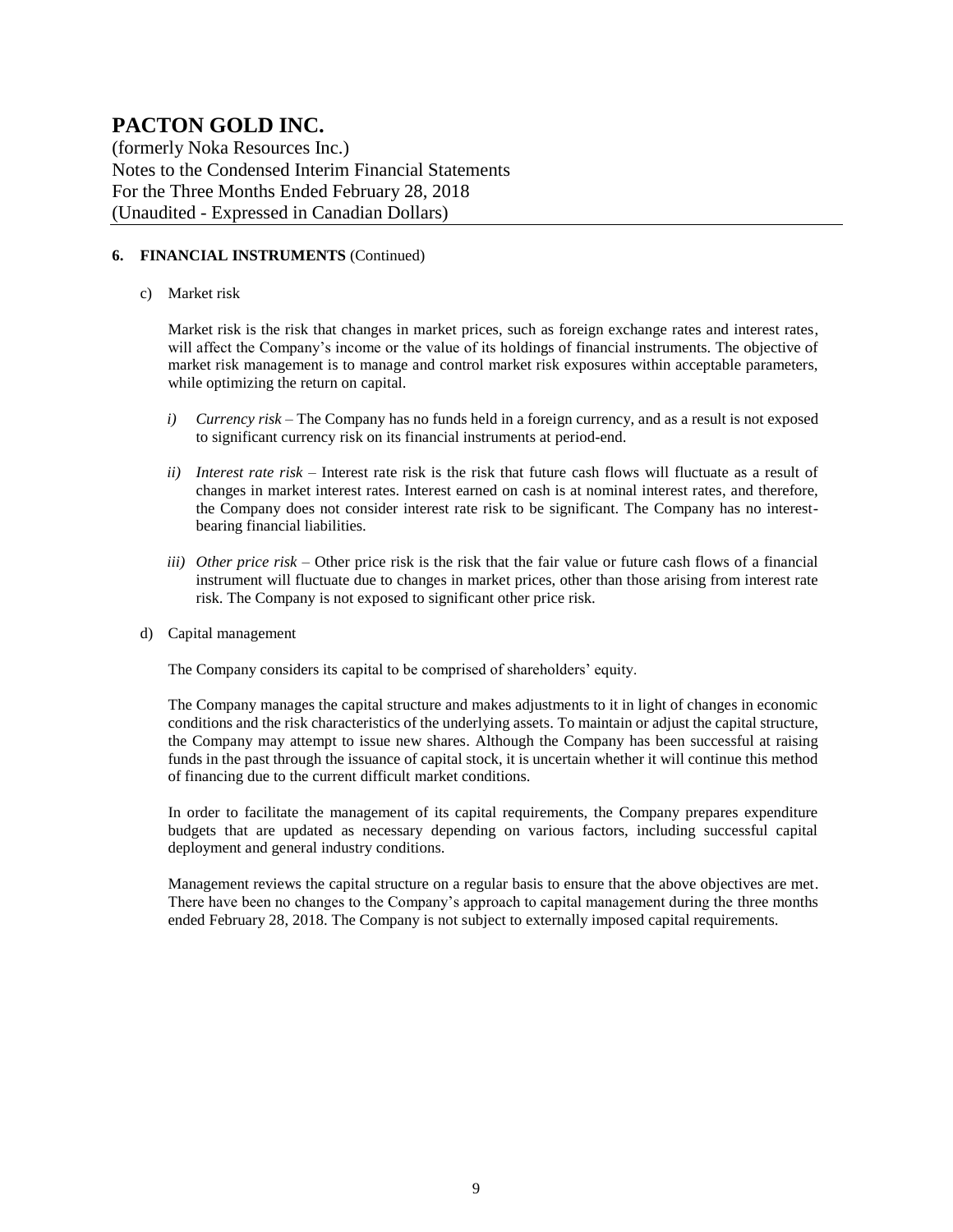(formerly Noka Resources Inc.) Notes to the Condensed Interim Financial Statements For the Three Months Ended February 28, 2018 (Unaudited - Expressed in Canadian Dollars)

#### **7. EQUIPMENT**

|                                                           | Furniture and<br>Equipment |
|-----------------------------------------------------------|----------------------------|
| Cost                                                      |                            |
| Balance, November 30, 2016 and 2017 and February 28, 2018 | \$<br>7,717                |
| Accumulated Amortization                                  |                            |
| Balance, November 30, 2016                                | \$<br>2,323                |
| Amortization                                              | 1,079                      |
| Balance, November 30, 2017<br>Amortization                | 3,402<br>216               |
| Balance, February 28, 2018                                | \$<br>3,618                |
| Net Book Value, November 30, 2017                         | \$<br>4,315                |
| Net Book Value, February 28, 2018                         | \$<br>4,099                |

#### **8. EXPLORATION AND EVALUATION ASSETS**

#### a) Tully West Gold Property

On January 16, 2017, the Company entered into an option agreement to earn a 100% interest in the Tully West Gold Property, located in Ontario. On January 18, 2018, certain terms were amended. Under the terms of the amended agreement, the Company must make cash payments and issue common shares of the Company as follows:

- Issue 1,300,000 common shares of the Company (issued on January 25, 2017 and valued at \$117,000) and pay \$25,000 (paid) within five days of approval by the TSX-V, which was received January 25, 2017;
- Issue 1,300,000 common shares of the Company on or before January 25, 2018;
- Pay \$80,000 on or before February 15, 2018; and
- Issue 1,300,000 common shares of the Company and pay \$110,000 on or before January 25, 2019.

If the Company completes an equity financing for gross proceeds in excess of \$1,000,000 (excluding flow-through proceeds), the remaining option payments are due within ten days of closing of the equity financing.

The Company must also incur exploration expenditures as follows:

- \$250,000 on or before January 16, 2018 (incurred);
- An additional \$500,000 on or before January 25, 2019; and
- An additional \$500,000 on or before January 25, 2020.

The vendors retain a 2.5% net smelter return royalty ("NSR"), of which two-fifths (1%) can be repurchased by the Company for an aggregate \$1,000,000.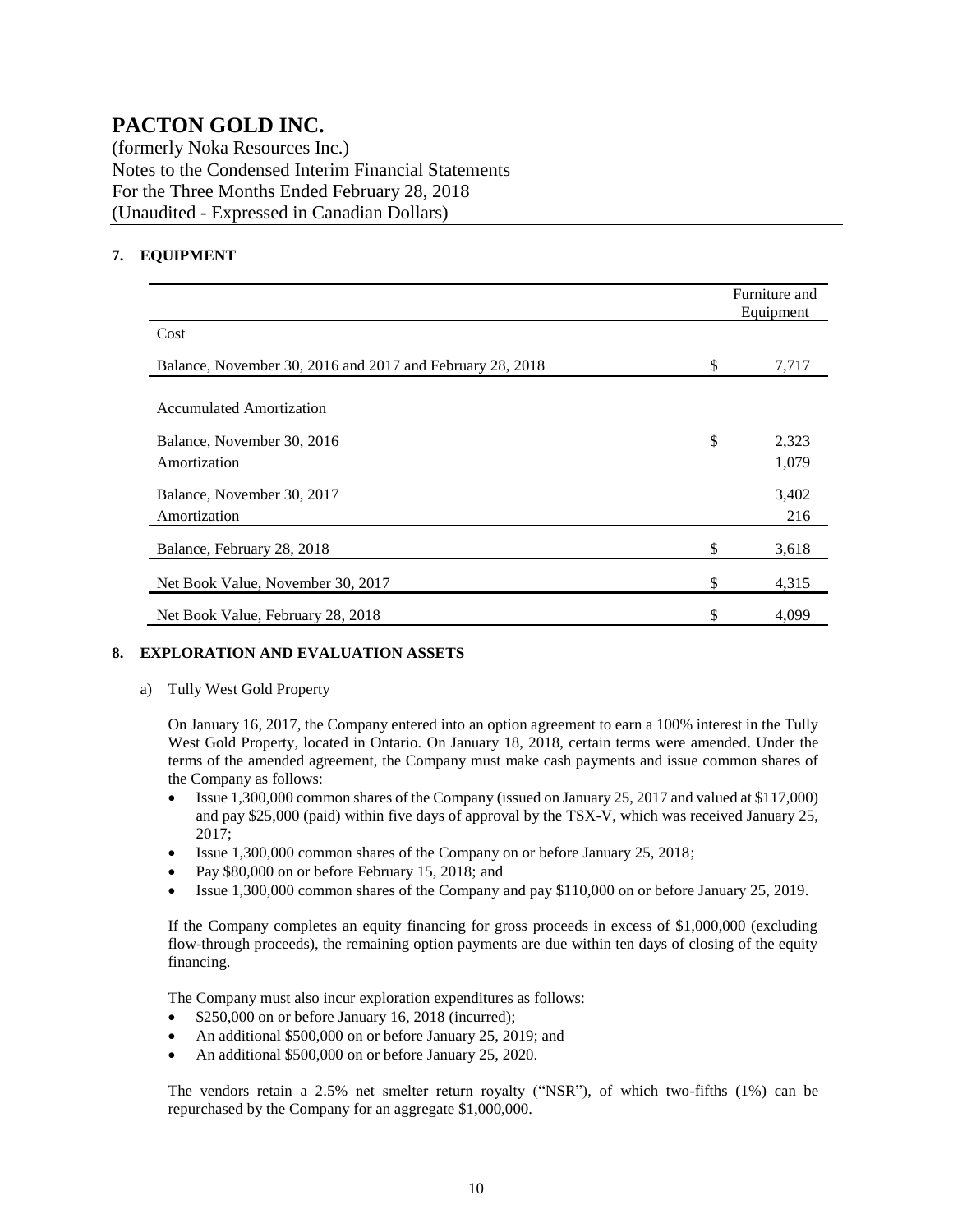(formerly Noka Resources Inc.) Notes to the Condensed Interim Financial Statements For the Three Months Ended February 28, 2018 (Unaudited - Expressed in Canadian Dollars)

#### **8. EXPLORATION AND EVALUATION ASSETS** (Continued)

#### b) Red Lake Project

On May 10, 2017, the Company entered into an option agreement to earn a 100% interest in 34 mineral claims and 2 mineral patents in the Red Lake Mining District, located in Ontario. Under the terms of the agreement, the Company was required to make cash payments and issue common shares of the Company as follows:

- Issue 1,200,000 common shares of the Company (issued and valued at \$168,000) and pay \$75,000 (paid) within five days of approval by the TSX-V, which was received on May 19, 2017;
- Issue 1,000,000 common shares of the Company and pay \$75,000 on or before May 19, 2018;
- Issue 1,000,000 common shares of the Company and pay \$75,000 on or before May 19, 2019; and
- Issue 1,000,000 common shares of the Company and pay \$75,000 on or before May 19, 2020.

The vendor retained a NSR varying from 0.25% to 2.25%, of which one-half could be repurchased by the Company, at a rate of \$250,000 per 0.25%.

Subsequent to February 28, 2018, the Company provided notice of termination on the option agreement to the vendor. During the three months ended February 28, 2018, the Company recorded an impairment of exploration and evaluation assets of \$243,000 as a result of the termination.

On May 23, 2017, the Company entered into an option agreement to earn a 100% interest in 14 mineral claims in the Red Lake Mining District, located in Ontario. Under the terms of the agreement, the Company must make cash payments and issue common shares of the Company as follows:

- Issue 300,000 common shares of the Company (issued and valued at \$42,000) and pay \$16,000 (paid) within five days of approval by the TSX-V, which was received on May 26, 2017;
- Pay \$12,000 on or before May 26, 2018;
- Pay \$16,000 on or before May 26, 2019; and
- Pay \$26,000 on or before May 26, 2020.

The claims are subject to an underlying 2% NSR.

On May 23, 2017, the Company entered into an additional option agreement to earn a 100% interest in 30 additional mineral claims in the Red Lake Mining District, located in Ontario. Under the terms of the agreement, the Company must make cash payments and issue common shares of the Company as follows:

- Issue 2,500,000 common shares of the Company within five days of approval by the TSX-V, which was received on May 26, 2017 (issued and valued at \$350,000);
- Pay \$100,000 on or before May 26, 2018; and
- Pay \$150,000 on or before May 26, 2019.

The vendors retain a 2.5% NSR, of which two-fifths (1%) can be repurchased by the Company for \$1,500,000.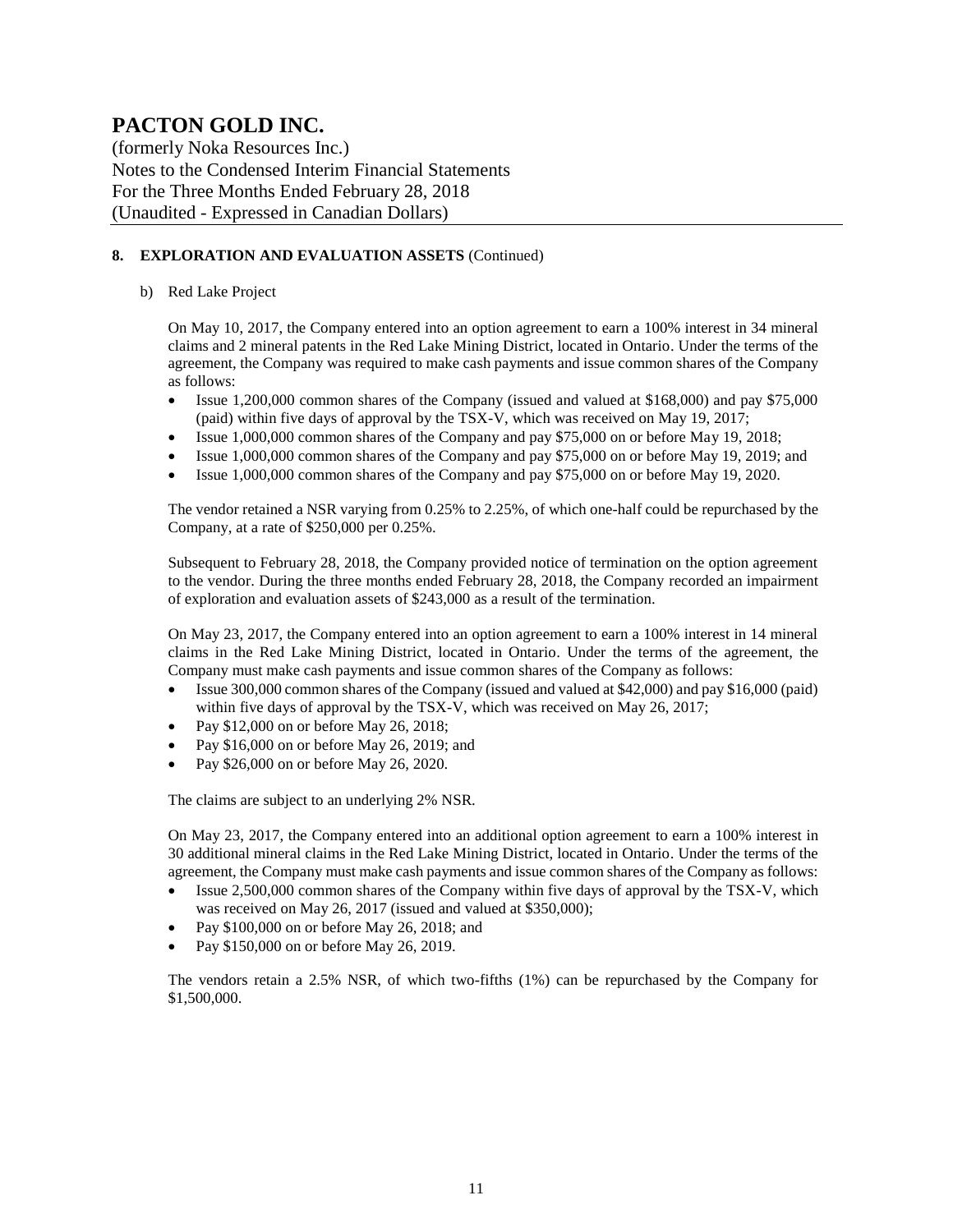(formerly Noka Resources Inc.) Notes to the Condensed Interim Financial Statements For the Three Months Ended February 28, 2018 (Unaudited - Expressed in Canadian Dollars)

#### **8. EXPLORATION AND EVALUATION ASSETS** (Continued)

#### c) Birch Gold Project

On March 10, 2017, the Company entered into an option agreement to earn a 100% interest in the Birch Gold Property, located in Ontario. Under the terms of the agreement, the Company must make cash payments and issue common shares of the Company as follows:

- Issue 900,000 common shares of the Company within five days of approval by the TSX-V, which was received on March 22, 2017 (issued and valued at \$81,000);
- Pay \$75,000 by April 21, 2017 (paid);
- Issue 900,000 common shares of the Company and pay \$75,000 on or before March 22, 2018;
- Issue 900,000 common shares of the Company and pay \$75,000 on or before March 22, 2019;
- Issue 900,000 common shares of the Company and pay \$75,000 on or before March 22, 2020; and
- Issue 900,000 common shares of the Company and pay \$75,000 on or before March 22, 2021.

The Company must also incur exploration expenditures as follows:

- \$150,000 on or before March 22, 2018:
- An additional \$300,000 on or before March 22, 2019;
- An additional \$350,000 on or before March 22, 2020; and
- An additional \$500,000 on or before March 22, 2021.

The Property is subject to a 2% NSR.

On March 10, 2017, the Company entered into an option agreement to earn a 100% interest in the Uchi Gold Property, located in Ontario. Under the terms of the agreement, the Company must make cash payments and issue common shares of the Company as follows:

- Issue 250,000 common shares of the Company within five days of approval by the TSX-V, which was received on March 22, 2017 (issued and valued at \$22,500);
- Pay \$15,000 by April 21, 2017 (paid);
- Issue 250,000 common shares of the Company and pay \$15,000 on or before March 22, 2018;
- Issue 250,000 common shares of the Company and pay \$15,000 on or before March 22, 2019;
- Issue 250,000 common shares of the Company and pay \$15,000 on or before March 22, 2020; and
- Issue 250,000 common shares of the Company and pay \$15,000 on or before March 22, 2021.

The vendor retains a 2.5% NSR, of which two-fifths (1%) can be repurchased by the Company for an aggregate \$1,000,000 within 180 days of a public announcement of a positive feasibility study on the project.

The Company determined it would not make the option payments due March 22, 2018. An impairment charge of \$211,820 was recognized in net loss for the year ended November 30, 2017.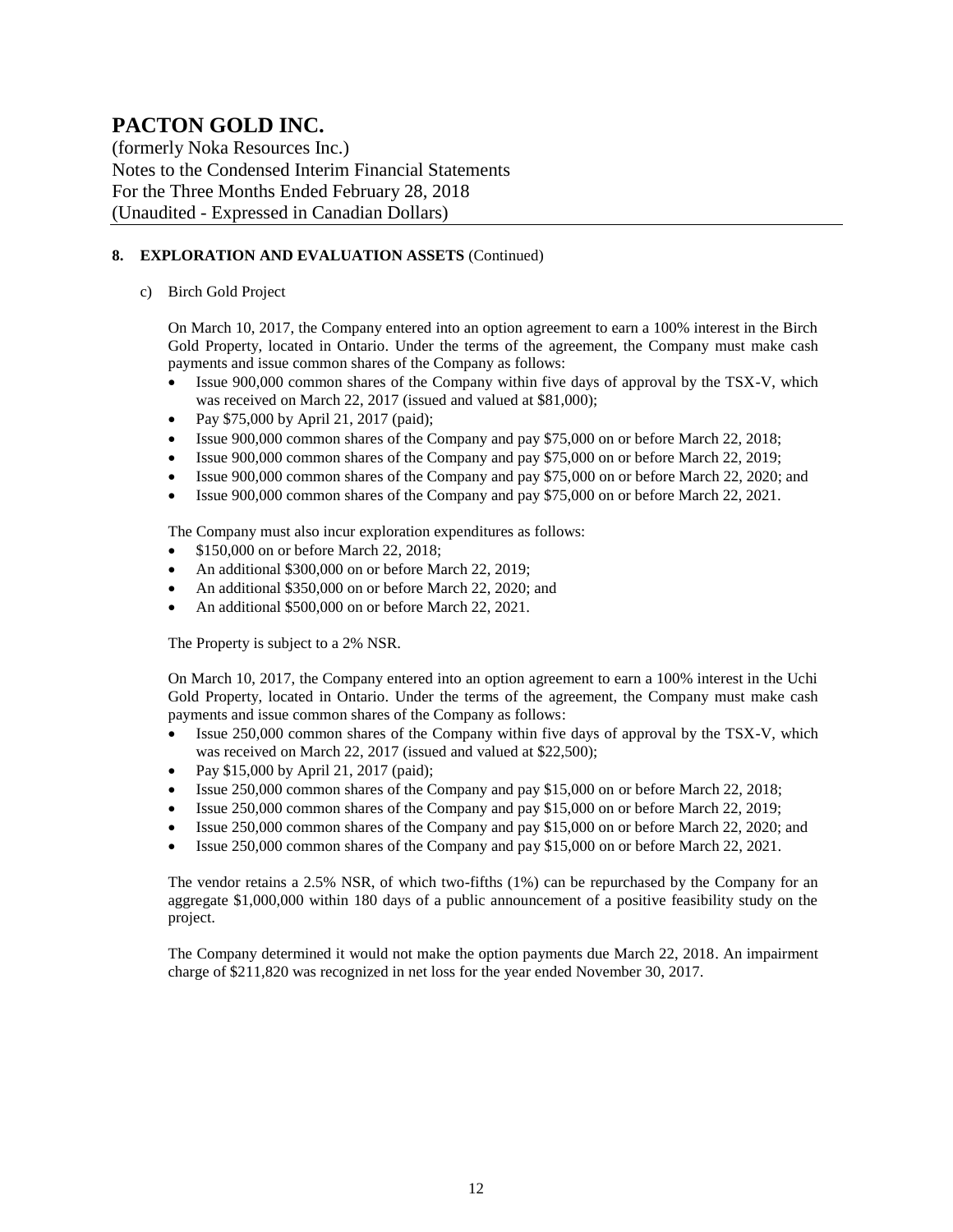(formerly Noka Resources Inc.) Notes to the Condensed Interim Financial Statements For the Three Months Ended February 28, 2018 (Unaudited - Expressed in Canadian Dollars)

#### **8. EXPLORATION AND EVALUATION ASSETS** (Continued)

#### d) Lincoln Property

On April 21, 2016, and as amended June 15, 2016, the Company entered into an option agreement to acquire a 100% interest in the Lincoln Property, a lithium project in Nevada. Consideration for the option is as follows:

- Issue 1,500,000 common shares to the optionor upon acceptance of the transaction by the TSX-V (issued on July 4, 2016 and valued at \$195,000); and
- Cash payment of \$50,000 within five days of acceptance by the TSX-V (paid).

At November 30, 2016, the Company determined that the value of the Property was impaired. The Property was written down to \$100,000. On January 1, 2017, and as amended on July 11, 2017 and March 14, 2018, the Company reached an agreement to sell the Property for \$100,000. The purchaser is required to pay the \$100,000 by June 30, 2018.

e) Duxbury Property

On June 28, 2016, and as amended March 10, 2017, the Company entered into an option agreement to acquire a 100% interest in the Duxbury Property, a lithium project in Quebec. Consideration for the option was the issuance of 1,000,000 common shares to the optionor within five days of acceptance of the transaction by the TSX-V (issued on July 5, 2016 and valued at \$130,000).

The vendor retains a 2% NSR, of which the Company may repurchase one-half (1%) for \$1,000,000.

At November 30, 2017, the Company determined it would not continue exploration of the Duxbury Property. An impairment charge of \$150,448 was recognized in net loss for the year ended November 30, 2017.

f) Carpenter Lake

On May 28, 2013, the Company entered into an agreement to acquire a 100% interest in 34 mineral claims located in the Athabasca Basin Region of northern Saskatchewan. Consideration for the acquisition was the issuance of 200,000 common shares (issued and valued at \$380,000). The Company paid a finder's fee of 10,000 common shares (issued and valued at \$19,000).

The property is subject to a 5% NSR. The NSR may be reduced to a minimum of 2% at the option of either the vendors or the Company in exchange for the issuance of 100,000 common shares for each percentage point bought back (the "Royalty Buyback").

Pursuant to an amending agreement dated June 21, 2013, the Company agreed to file a National Instrument 43-101 Report on or before July 1, 2014 as a condition for approval from the TSX-V to exercise the Royalty Buyback. Failure to receive approval gives the vendors of the property the right to purchase the property for the sum of \$200,000 commencing July 1, 2014 for a period of 180 days.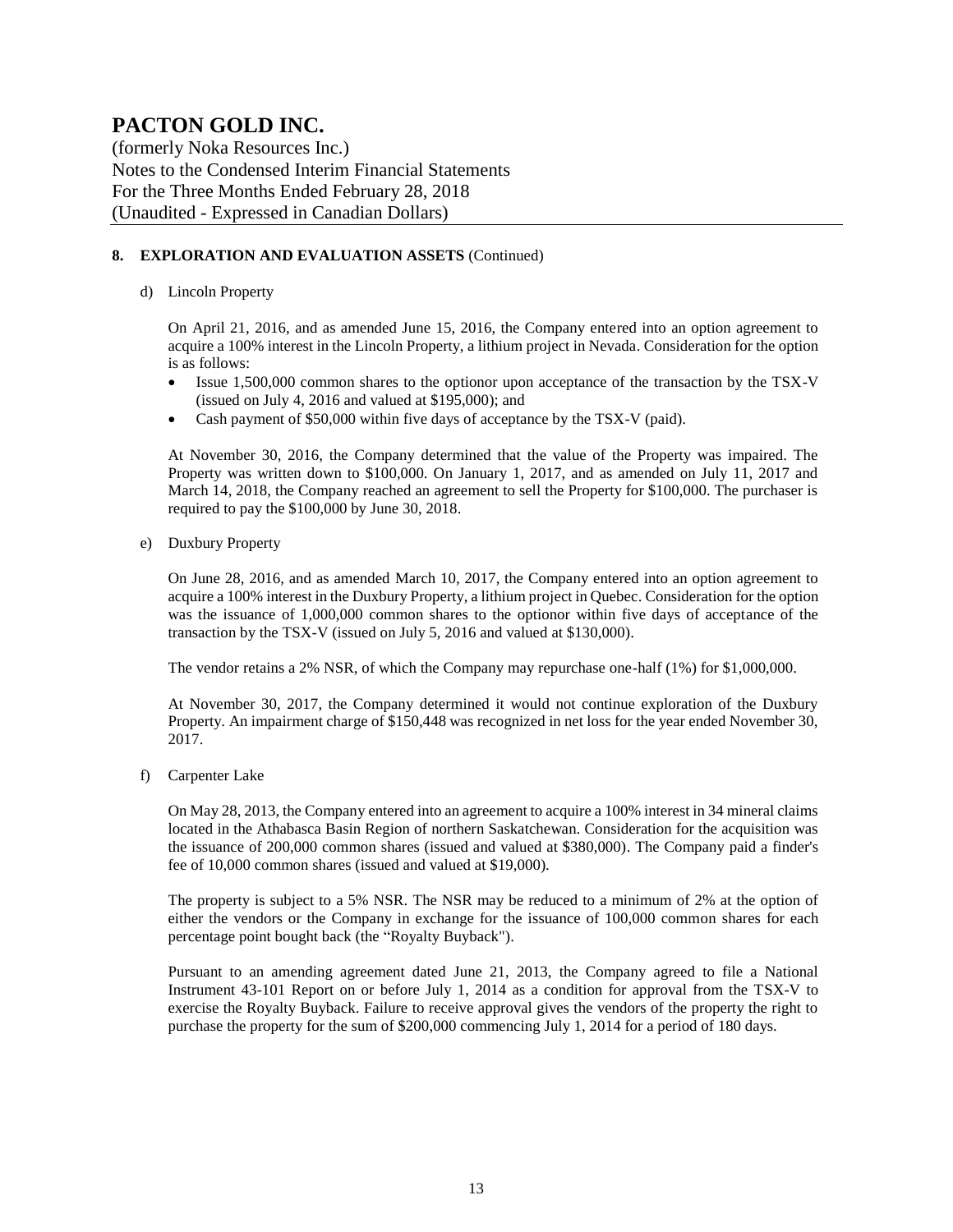(formerly Noka Resources Inc.) Notes to the Condensed Interim Financial Statements For the Three Months Ended February 28, 2018 (Unaudited - Expressed in Canadian Dollars)

#### **8. EXPLORATION AND EVALUATION ASSETS** (Continued)

f) Carpenter Lake (continued)

On January 13, 2014, the Company granted an option to Alpha Exploration Inc. (TSX-V: AEX) ("Alpha") to earn a 60% interest in the Company's Clearwater/Carpenter Lake property. Under the terms of the agreement, Alpha must make cash and share payments as follows:

- Cash payment of \$12,500 upon approval of the agreement by the TSX-V (received);
- Issuance of 100,000 common shares within 10 days of approval by the TSX-V (received and valued at \$59,000);
- Cash payment of \$12,500 and issuance of 100,000 common shares on the first anniversary of approval by the TSX-V:
- Cash payment of \$12,500 and issuance of 100,000 common shares on the second anniversary of approval by the TSX-V; and
- Cash payment of \$12,500 and issuance of 100,000 common shares on the third anniversary of approval by the TSX-V.

Alpha must also incur a total of \$1,250,000 in exploration expenditures on the property as follows:

- \$250,000 by the first anniversary of approval by the TSX-V;
- A further \$250,000 by the second anniversary of approval by the TSX-V; and
- A further \$750,000 by the third anniversary of approval by the TSX-V.

On November 6, 2014, Alpha provided the Company with its Notice of Exercise on the option to earn a 60% interest in the Clearwater/Carpenter Lake Property. The Company received the \$37,500 in cash payments due from the first through third anniversaries and the 300,000 common shares (valued at \$27,000). A joint venture was formed between Alpha (60%) and Pacton (40%) for the further development of the property, with Alpha serving as the operator.

Presently, the property is subject to a NSR of 2%, which is owed to the original vendors (the "Underlying NSR"). The Underlying NSR rate was reduced from 5% to 2% by Pacton through the issuance of 300,000 common shares of the Company on October 27, 2014 (valued at \$90,000).

At November 30, 2016, the Company determined that the value of the Property was impaired due to a lack of recent exploration work by Alpha (now ALX). The Property was written down to \$226,000, which is based on the Company's estimated percentage of the Property. Management intends to further explore the Property either on its own or in partnership with ALX.

g) Corning Creek

On April 20, 2011, and as amended December 31, 2011, the Company entered into an option agreement to acquire a 100% interest in the mineral claims comprising the Corning Creek Property, except for mineral claim 831925, subject to a 2% NSR. Consideration for the option was as follows:

- Cash payment of \$35,000 (paid) within 10 days of the Company's shares being listed on the TSX-V (July 17, 2012); and
- Issuance 20,000 common shares (issued and valued at \$40,000).

The Company had the sole and exclusive option to purchase the NSR at a purchase price of \$1,000,000 for each percentage point bought back during the five-year period commencing from the date upon which the property is put into commercial production.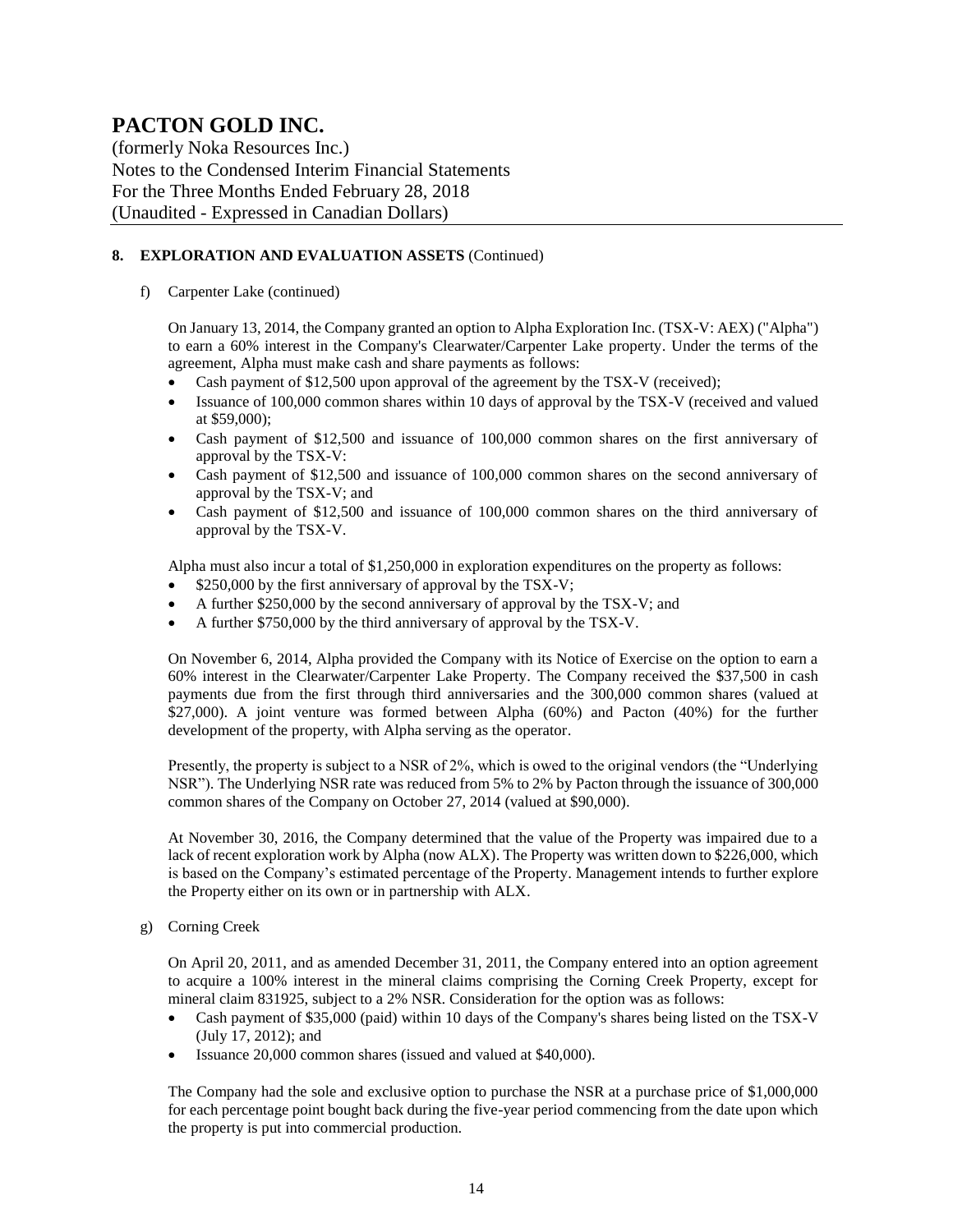(formerly Noka Resources Inc.) Notes to the Condensed Interim Financial Statements For the Three Months Ended February 28, 2018 (Unaudited - Expressed in Canadian Dollars)

#### **8. EXPLORATION AND EVALUATION ASSETS** (Continued)

g) Corning Creek (continued)

On June 29, 2011, the Company entered into an option agreement to earn a 100% interest in mineral claim 831925, which forms part of the Corning Creek Property. Consideration for the option was a cash payment of \$5,000 (paid) within 10 days of the Company's share being listed on the TSX-V.

The option agreement was subject to a 3% NSR. The Company could acquire the first 2% of the NSR by paying \$500,000 for each percentage point bought back. The final 1% could be purchased, for a negotiated amount, after commercial production commences.

During the year ended November 30, 2014, the Corning Creek Property was deemed to be impaired and written down to \$1. During the year ended November 30, 2017, the Corning Creek Property was written down to \$nil.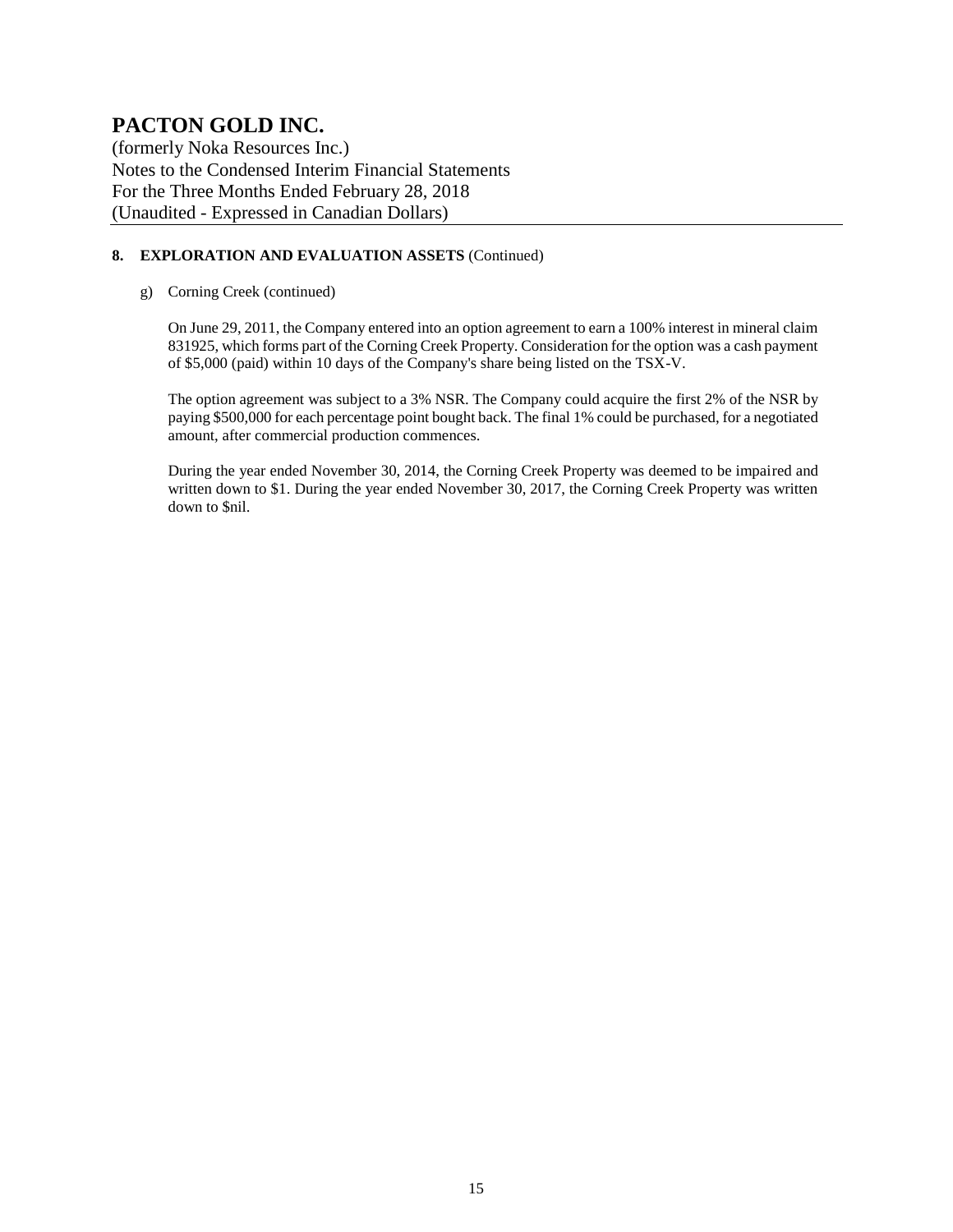(formerly Noka Resources Inc.) Notes to the Condensed Interim Financial Statements For the Three Months Ended February 28, 2018 (Unaudited - Expressed in Canadian Dollars)

#### **8. EXPLORATION AND EVALUATION ASSETS** (Continued)

|                                   | <b>Tully West</b>        | <b>Red Lake</b>          | <b>Birch</b>             | Lincoln       | <b>Duxbury</b>         | <b>Carpenter Lake</b>    | <b>Corning Creek</b>     | <b>Total</b>   |
|-----------------------------------|--------------------------|--------------------------|--------------------------|---------------|------------------------|--------------------------|--------------------------|----------------|
| Balance, November 30, 2016        | \$                       |                          | $\blacksquare$           | 100,000       | 150,448                | 226,000                  | \$<br>$\mathbf{1}$       | 476,449<br>S.  |
| <b>Property Acquisition Costs</b> |                          |                          |                          |               |                        |                          |                          |                |
| Acquisition and option payments   | 142,000                  | 651,000                  | 193,500                  |               |                        |                          |                          | 986,500        |
| Claim costs                       | 313                      |                          |                          | $\sim$        | ٠                      |                          |                          | 313            |
| <b>Total Acquisition Costs</b>    | 142,313                  | 651,000                  | 193,500                  |               |                        |                          |                          | 986,813        |
| <b>Property Exploration Costs</b> |                          |                          |                          |               |                        |                          |                          |                |
| Assays                            | 15,285                   |                          |                          |               |                        |                          |                          | 15,285         |
| Camp and other                    |                          |                          | 3,000                    |               |                        |                          |                          | 3,000          |
| Drilling                          | 241,807                  | ٠                        | $\overline{\phantom{a}}$ |               | ٠                      |                          | $\overline{\phantom{a}}$ | 241,807        |
| Geological                        | 106,488                  | 126,813                  | 15,320                   |               | ٠                      |                          | $\overline{\phantom{a}}$ | 248,621        |
| <b>Total Exploration Costs</b>    | 363,580                  | 126,813                  | 18,320                   |               | $\overline{a}$         | $\overline{\phantom{a}}$ |                          | 508,713        |
| Impairment                        | $\overline{\phantom{a}}$ | $\overline{\phantom{a}}$ | (211, 820)               |               | (150, 448)             |                          | (1)                      | (362, 269)     |
| Balance, November 30, 2017        | 505,893                  | 777,813                  | $\overline{\phantom{a}}$ | 100,000       |                        | 226,000                  |                          | 1,609,706      |
| <b>Property Acquisition Costs</b> |                          |                          |                          |               |                        |                          |                          |                |
| Acquisition and option payments   | 470,000                  |                          |                          |               |                        |                          |                          | 470,000        |
| Claim costs                       | 260                      |                          |                          |               |                        |                          |                          | 260            |
| <b>Total Acquisition Costs</b>    | 470,260                  |                          |                          |               |                        |                          |                          | 470,260        |
| <b>Impairment</b>                 | $\overline{a}$           | (243,000)                |                          |               |                        |                          |                          | (243,000)      |
| Balance, February 28, 2018        | 976,153<br>\$            | 534,813<br>\$            | \$                       | 100,000<br>\$ | - \$<br>$\blacksquare$ | 226,000<br>\$            | \$<br>$\blacksquare$     | 1,836,966<br>S |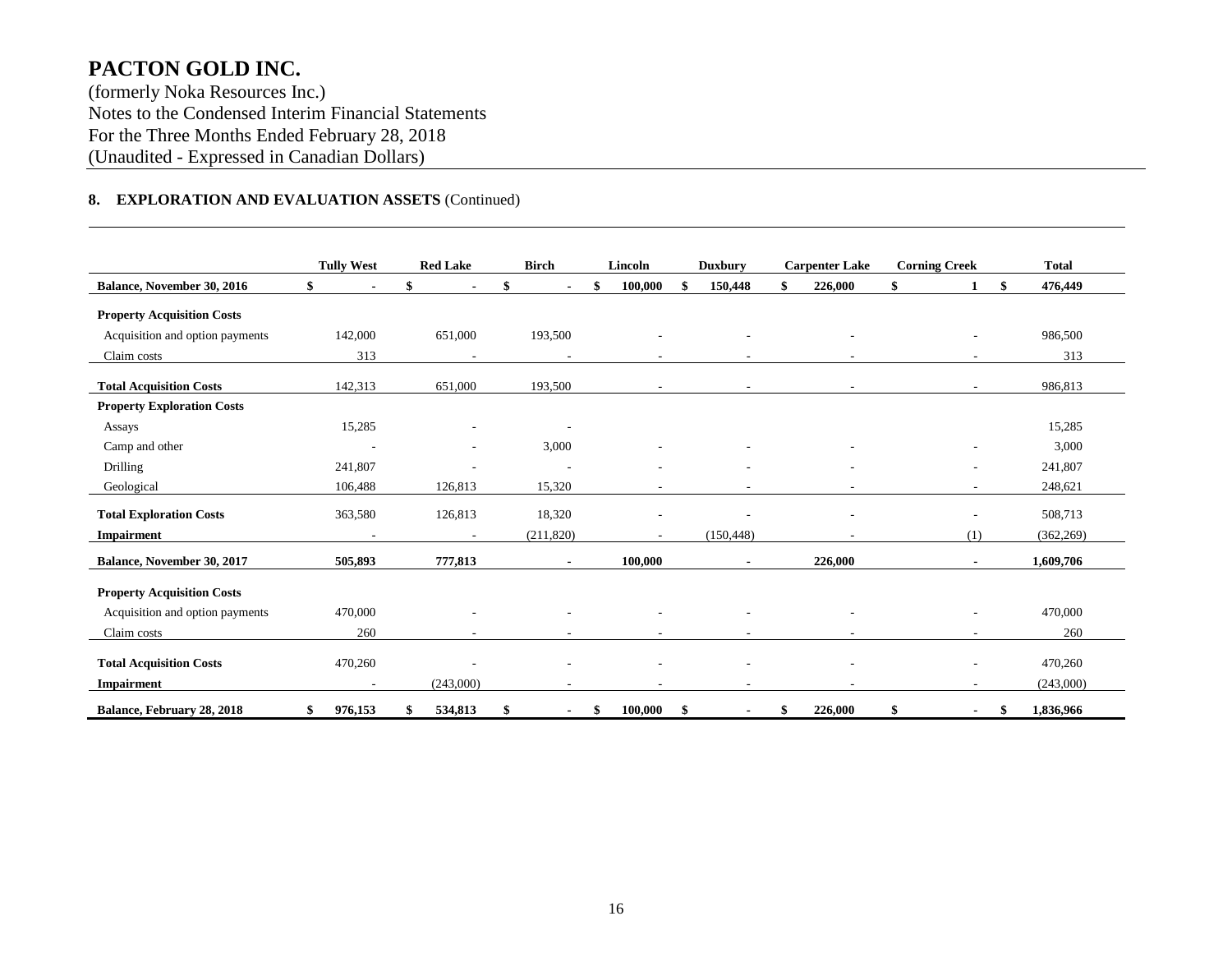(formerly Noka Resources Inc.) Notes to the Condensed Interim Financial Statements For the Three Months Ended February 28, 2018 (Unaudited - Expressed in Canadian Dollars)

#### **9. FLOW-THROUGH SHARES**

During the three months ended February 28, 2018, the Company incurred \$580 (2017 - \$nil) for Part XII.6 tax and other provincial taxes in relation to its December 2016 flow-through share financing.

At February 28, 2018, the Company had no remaining commitment to incur exploration expenditures in relation to its December 29, 2016 flow-through share financing.

#### **10. CAPITAL STOCK**

a) Authorized

Unlimited number of common voting shares without par value

b) Issued

#### **During the three months ended February 28, 2018**

On January 25, 2018, the Company issued 1,300,000 common shares valued at \$390,000 for the Tully West Project (note 8(a)).

The Company received \$34,650 on the exercise of 369,000 stock options. The Company transferred \$22,412, the value of the stock options, from the share-based payment reserve to capital stock upon exercise of the options. The average share price was \$0.27 when the stock options were exercised.

The Company received \$252,000 on the exercise of 1,050,000 warrants. There was no value of the warrants transferred from the share-based payment reserve to capital stock upon exercise of the warrants.

The Company received \$13,509 on the exercise of 112,574 agent warrants. The Company transferred \$13,224, the value of the agent warrants, from the share-based payment reserve to capital stock upon exercise of the agent warrants.

#### **During the year ended November 30, 2017**

On December 29, 2016, the Company closed a private placement and issued 4,100,000 flow-through common shares at a price of \$0.05 per share for gross proceeds of \$205,000. The Company paid cash share issue costs of \$2,375.

On January 25, 2017, the Company issued 1,300,000 common shares valued at \$117,000 for the Tully West Project (note 8(a)).

On March 23, 2017, the Company issued 392,857 common shares valued at \$35,357 of the Company to companies controlled by a current and a former officer of the Company to settle accounts payable of \$27,500. The Company recorded a loss on settlement of accounts payable of \$7,857.

On March 23, 2017, the Company issued 1,150,000 common shares valued at \$103,500 for the Birch Gold Project (note 8(c)).

On April 18, 2017, the Company closed a private placement and issued 7,228,571 common shares at a price of \$0.07 per share for gross proceeds of \$506,000. The Company issued 28,000 common shares, paid cash share issue costs of \$3,290 and paid \$14,770 in cash as finder's fees.

On May 23, 2017 and May 29, 2017, the Company issued 4,000,000 common shares valued at \$560,000 for the Red Lake Project (note 8(b)).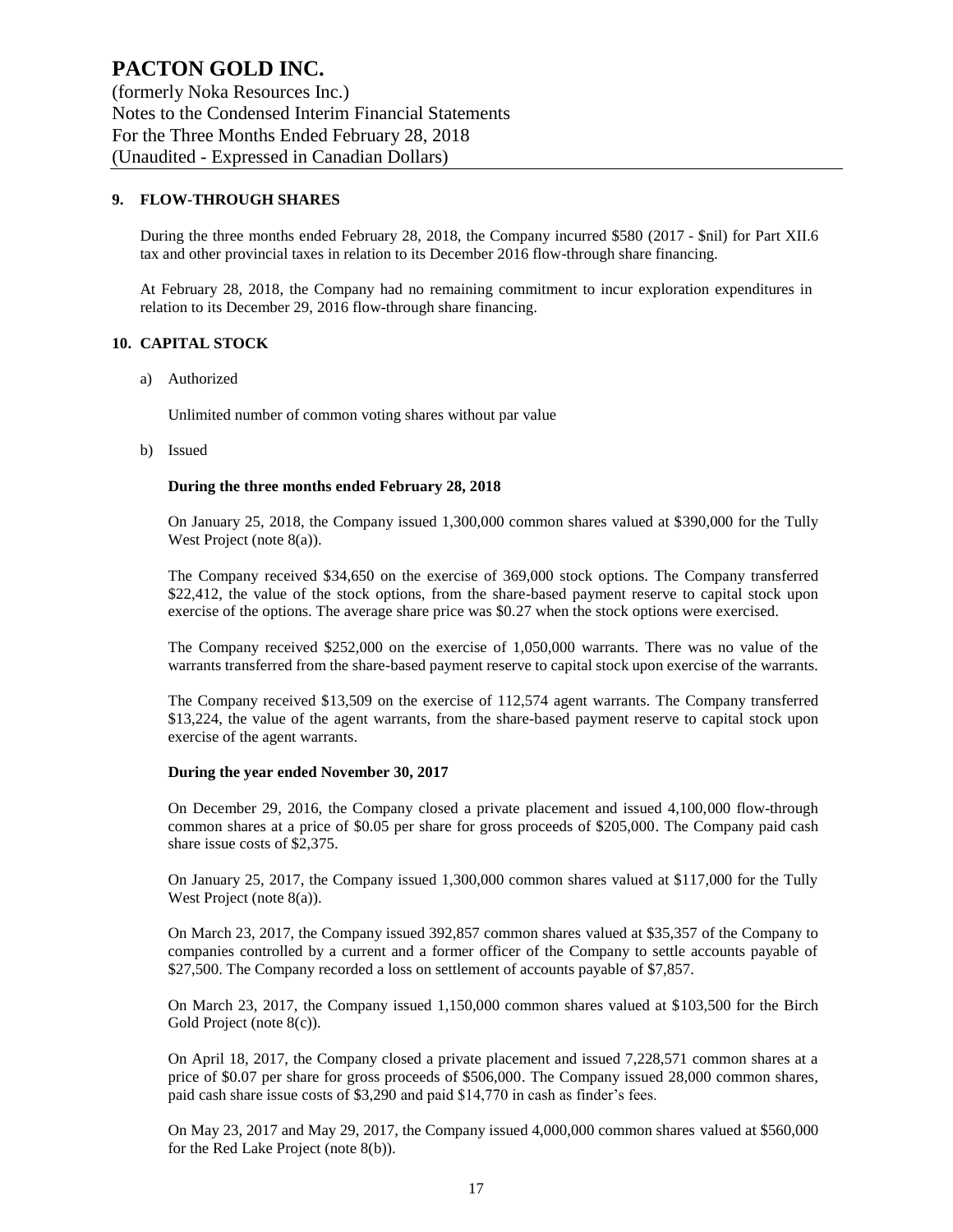#### **10. CAPITAL STOCK** (Continued)

b) Issued (continued)

The Company received \$108,550 on the exercise of 1,108,000 stock options. The Company transferred \$75,589, the value of the stock options, from the share-based payment reserve to capital stock upon exercise of the options. The average share price was \$0.12 when the stock options were exercised.

The Company received \$102,720 on the exercise of 428,000 warrants. There was no value of the warrants transferred from the share-based payment reserve to capital stock upon exercise of the warrants.

The Company received \$20,630 on the exercise of 171,920 agent warrants. The Company transferred \$20,195, the value of the agent warrants, from the share-based payment reserve to capital stock upon exercise of the agent warrants.

#### c) Warrants

Warrant transactions and the number of warrants outstanding are summarized as follows:

|                                  | <b>Three Months Ended</b><br><b>February 28, 2018</b> |                       | <b>Year Ended</b><br><b>November 30, 2017</b> |                       |
|----------------------------------|-------------------------------------------------------|-----------------------|-----------------------------------------------|-----------------------|
|                                  |                                                       | Weighted              |                                               | Weighted              |
|                                  | Number of                                             | Average               | Number of                                     | Average               |
|                                  | Warrants                                              | <b>Exercise Price</b> | Warrants                                      | <b>Exercise Price</b> |
| Outstanding, beginning of period | 5,411,333                                             | \$0.24                | 5,839,333                                     | \$0.24                |
| Exercised                        | (1,050,000)                                           | \$0.24                | (428,000)                                     | \$0.24                |
| Outstanding, end of period       | 4,361,333                                             | \$0.24                | 5,411,333                                     | \$0.24                |

The following warrants were outstanding and exercisable:

|              | Weighted Average             |                       |                          |
|--------------|------------------------------|-----------------------|--------------------------|
|              | <b>Remaining Contractual</b> |                       |                          |
| Expiry Date  | Life in Years                | <b>Exercise Price</b> | <b>February 28, 2018</b> |
| May 26, 2018 | 0.24                         | \$0.24                | 4,361,333                |

#### d) Agent warrants

Agent warrant transactions and the number of warrants outstanding are summarized as follows:

|                                  |            | <b>Three Months Ended</b><br><b>February 28, 2018</b> | <b>November 30, 2017</b> | <b>Year Ended</b>     |
|----------------------------------|------------|-------------------------------------------------------|--------------------------|-----------------------|
|                                  |            | Weighted                                              |                          | Weighted              |
|                                  | Number of  | Average                                               | Number of                | Average               |
|                                  | Warrants   | <b>Exercise Price</b>                                 | Warrants                 | <b>Exercise Price</b> |
| Outstanding, beginning of period | 221,227    | \$0.12                                                | 393,147                  | \$0.12                |
| Exercised                        | (112, 574) | \$0.12                                                | (171, 920)               | \$0.12                |
| Outstanding, end of period       | 108,653    | \$0.12                                                | 221.227                  | \$0.12                |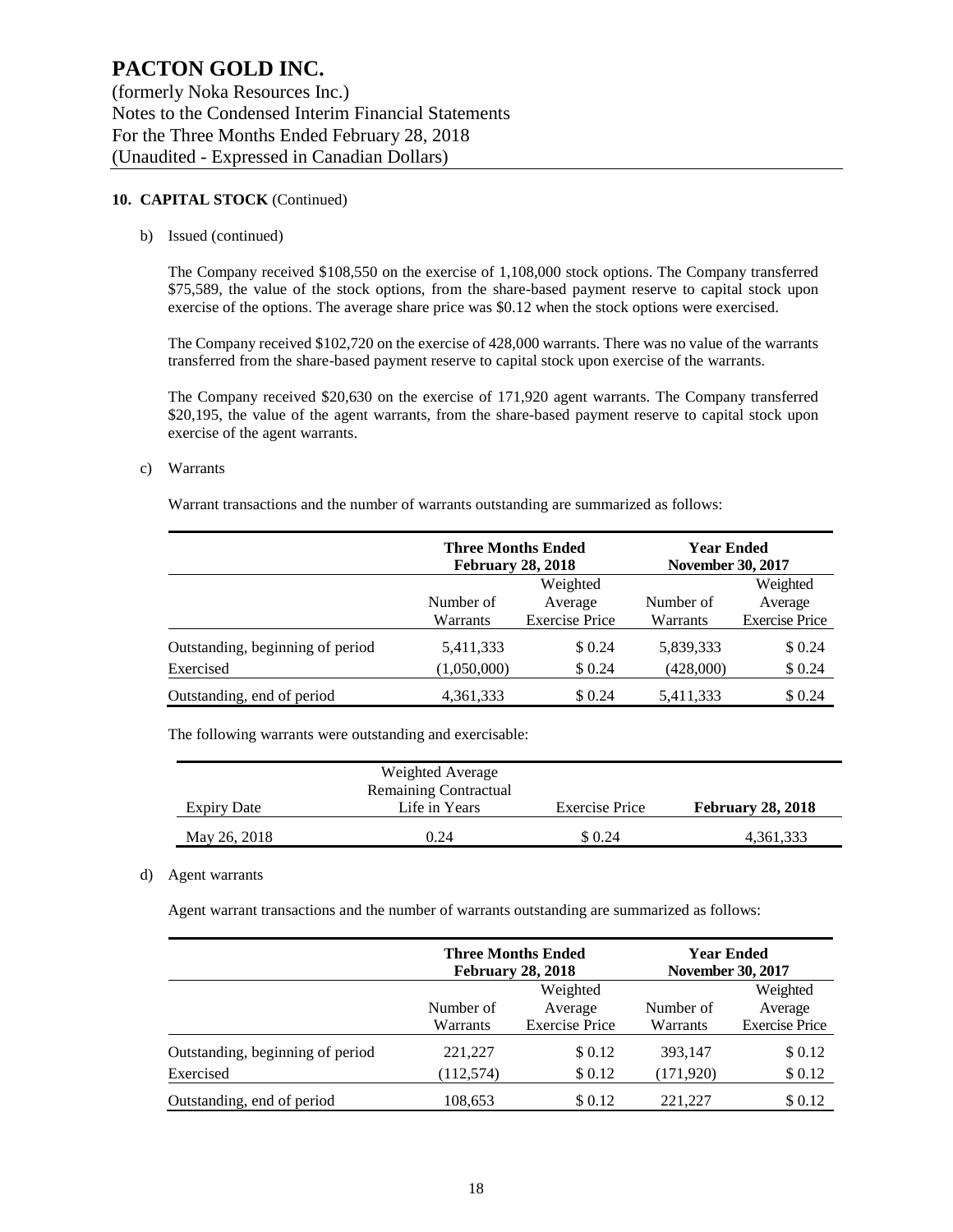#### **10. CAPITAL STOCK** (Continued)

#### d) Agent warrants (continued)

The following agent warrants were outstanding and exercisable:

|                    | Weighted Average      |                       |                          |
|--------------------|-----------------------|-----------------------|--------------------------|
|                    | Remaining Contractual |                       |                          |
| <b>Expiry Date</b> | Life in Years         | <b>Exercise Price</b> | <b>February 28, 2018</b> |
| May 26, 2018       | 0.24                  | \$0.12                | 108.653                  |

#### e) Stock options

The Company has a stock option plan to grant incentive stock options to directors, officers, employees and consultants. Under the plan, the aggregate number of common shares that may be subject to option at any one time may not exceed 10% of the issued common shares of the Company as of that date, including options granted prior to the adoption of the plan. Options granted may not exceed a term of 10 years, and the term will be reduced to one year following the date of death of the optionee. All options vest when granted unless otherwise specified by the Board of Directors.

Stock option transactions and the number of stock options outstanding are summarized as follows:

|                                  | <b>Three Months Ended</b><br><b>February 28, 2018</b> |          | <b>Year Ended</b><br><b>November 30, 2017</b> |          |  |
|----------------------------------|-------------------------------------------------------|----------|-----------------------------------------------|----------|--|
|                                  |                                                       | Weighted |                                               | Weighted |  |
|                                  |                                                       | Average  |                                               | Average  |  |
|                                  | Number of                                             | Exercise | Number of                                     | Exercise |  |
|                                  | Options                                               | Price    | Price                                         |          |  |
| Outstanding, beginning of period | 5,377,000                                             | \$0.11   | 3,539,000                                     | \$ 0.10  |  |
| Granted                          |                                                       |          | 4,700,000                                     | \$0.12   |  |
| Exercised                        | (369,000)                                             | \$0.09   | (1,108,000)                                   | \$0.10   |  |
| Expired                          | -                                                     |          | (954,000)                                     | \$0.12   |  |
| Cancelled                        |                                                       |          | (800,000)                                     | \$0.13   |  |
| Outstanding, end of period       | 5.008.000                                             | \$0.11   | 5.377,000                                     | \$0.11   |  |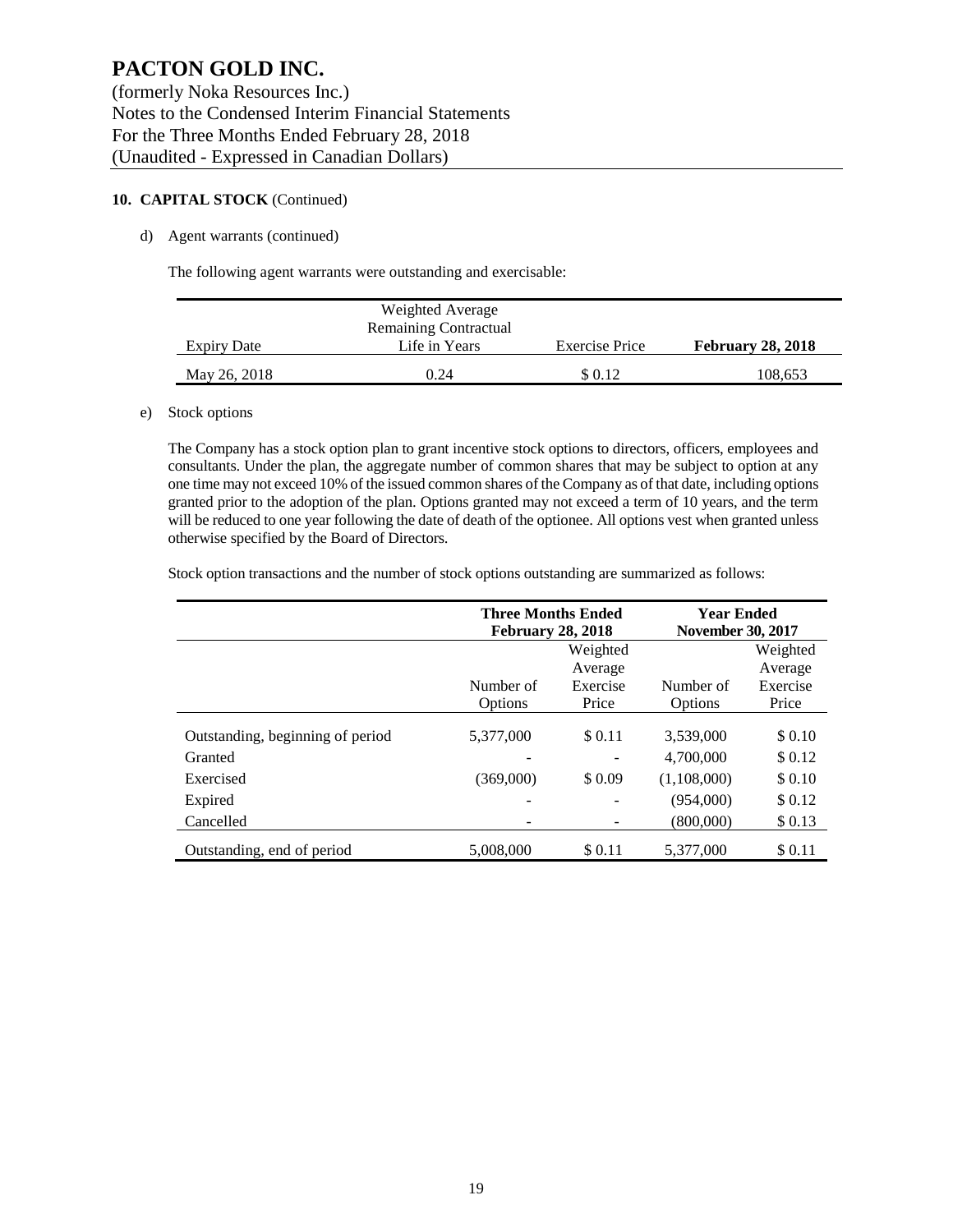#### **10. CAPITAL STOCK** (Continued)

#### e) Stock options (continued)

The following stock options were outstanding and exercisable at February 28, 2018:

|                    | <b>Weighted Average</b><br>Remaining<br>Contractual Life in |                       |             |             |
|--------------------|-------------------------------------------------------------|-----------------------|-------------|-------------|
| <b>Expiry Date</b> | Years                                                       | <b>Exercise Price</b> | Outstanding | Exercisable |
| March 15, 2018*    | 0.04                                                        | \$0.085               | 550,000     | 550,000     |
| May 29, 2018       | 0.25                                                        | \$0.13                | 1,600,000   | 1,600,000   |
| September 7, 2018  | 0.52                                                        | \$0.10                | 1.558.000   | 1,558,000   |
| November 9, 2018   | 0.70                                                        | \$0.075               | 700,000     | 700,000     |
| November 15, 2018  | 0.71                                                        | \$0.22                | 200,000     | 200,000     |
| July 27, 2019      | 1.41                                                        | \$0.09                | 250,000     | 250,000     |
| November 15, 2019  | 1.71                                                        | \$0.22                | 50,000      | 50,000      |
| November 15, 2020  | 2.72                                                        | \$0.22                | 100,000     | 100,000     |
|                    | 0.75                                                        | \$0.11                | 5,008,000   | 5,008,000   |
|                    |                                                             |                       |             |             |

\* Exercised subsequent to February 28, 2018

The Company applies the fair value method using the Black-Scholes option pricing model in accounting for its stock options granted. There were no share-based payments recognized during the three months ended February 28, 2018 and 2017.

The fair value of each stock option granted was calculated using the following weighted average assumptions:

|                                        | <b>Three Months Ended</b><br><b>February 28, 2018</b> |        |  |  |
|----------------------------------------|-------------------------------------------------------|--------|--|--|
| Expected life (years)                  | N/A                                                   | 1.11   |  |  |
| Risk-free interest rate                | N/A                                                   | 0.93%  |  |  |
| Annualized volatility                  | N/A                                                   | 132%   |  |  |
| Dividend yield                         | N/A                                                   | N/A    |  |  |
| Stock price at grant date              | N/A                                                   | \$0.12 |  |  |
| Exercise price                         | N/A                                                   | \$0.12 |  |  |
| Weighted average grant date fair value | N/A                                                   | \$0.06 |  |  |

Option pricing models require the input of highly subjective assumptions regarding volatility. The Company has used historical volatility to estimate the volatility of the share price.

During the year ended November 30, 2017, the Company transferred \$120,891 from the share-based payments reserve to deficit upon the expiry of 954,000 and cancellation of 800,000 stock options granted to consultants.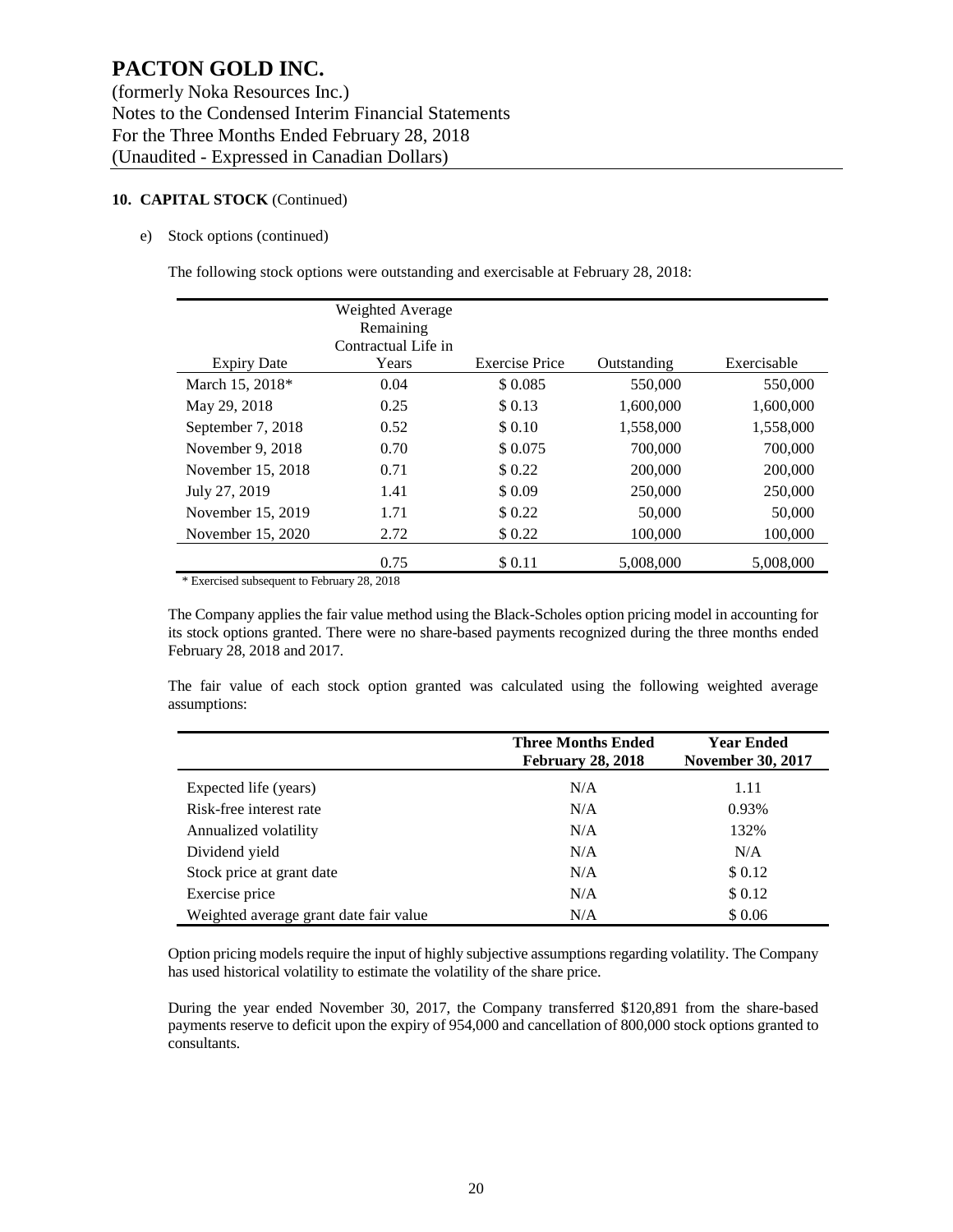#### **11. RELATED PARTY TRANSACTIONS**

These amounts of key management compensation are included in the amounts shown on the statements of comprehensive loss:

|                                                | <b>Three Months Ended</b><br><b>February 28, 2018</b> | <b>Three Months Ended</b><br><b>February 28, 2017</b> |        |  |
|------------------------------------------------|-------------------------------------------------------|-------------------------------------------------------|--------|--|
| Short-term compensation (professional fees and |                                                       |                                                       |        |  |
| consulting fees)                               | 42,500                                                |                                                       | 15.000 |  |

During the three months ended February 28, 2018, short-term compensation to related parties consisted of \$20,000 (2017 - \$7,500 in management fees) in consulting fees and \$22,500 (2017 - \$7,500) in professional fees.

Transactions with related parties are included in the amounts shown on the condensed interim statements of comprehensive loss as follows:

|                                              | <b>Three Months Ended</b><br><b>February 28, 2018</b> | <b>Three Months Ended</b><br><b>February 28, 2017</b> |   |  |
|----------------------------------------------|-------------------------------------------------------|-------------------------------------------------------|---|--|
| Related company with a common officer (rent) | 9.000                                                 |                                                       | - |  |

As at February 28, 2018, the Company has outstanding amounts payable to current and former officers and directors of the Company of \$106,000 (November 30, 2017 - \$61,375) for outstanding fees and expenses. The amounts payable are non-interest-bearing, uncollateralized and are repayable on demand.

As at February 28, 2018, the Company had payables of \$nil (November 30, 2017 - \$9,585) related to shared administrative expenses with a company related by common officers and directors.

#### **12. SUPPLEMENTAL DISCLOSURE WITH RESPECT TO CASH FLOWS**

|                                                                       | February 28,<br>2018 |         | February 28,<br>2017 |         |
|-----------------------------------------------------------------------|----------------------|---------|----------------------|---------|
| Income tax paid                                                       | S                    | Ξ.      | -S                   |         |
| Interest paid                                                         | \$                   | -       | -S                   |         |
| Exploration and evaluation expenditures in accounts payable (opening) | S                    | 393,730 | S                    | 15,608  |
| Exploration and evaluation expenditures in accounts payable (closing) | \$                   | 393,730 | \$                   | 15,608  |
| Fair value of shares issued for exploration and evaluation assets     | \$                   | 390,000 | S                    | 117,000 |
| Fair value of stock options exercised                                 | \$                   | 22,412  | \$                   |         |
| Fair value of agent warrants exercised                                | S                    | 13.224  | S                    |         |